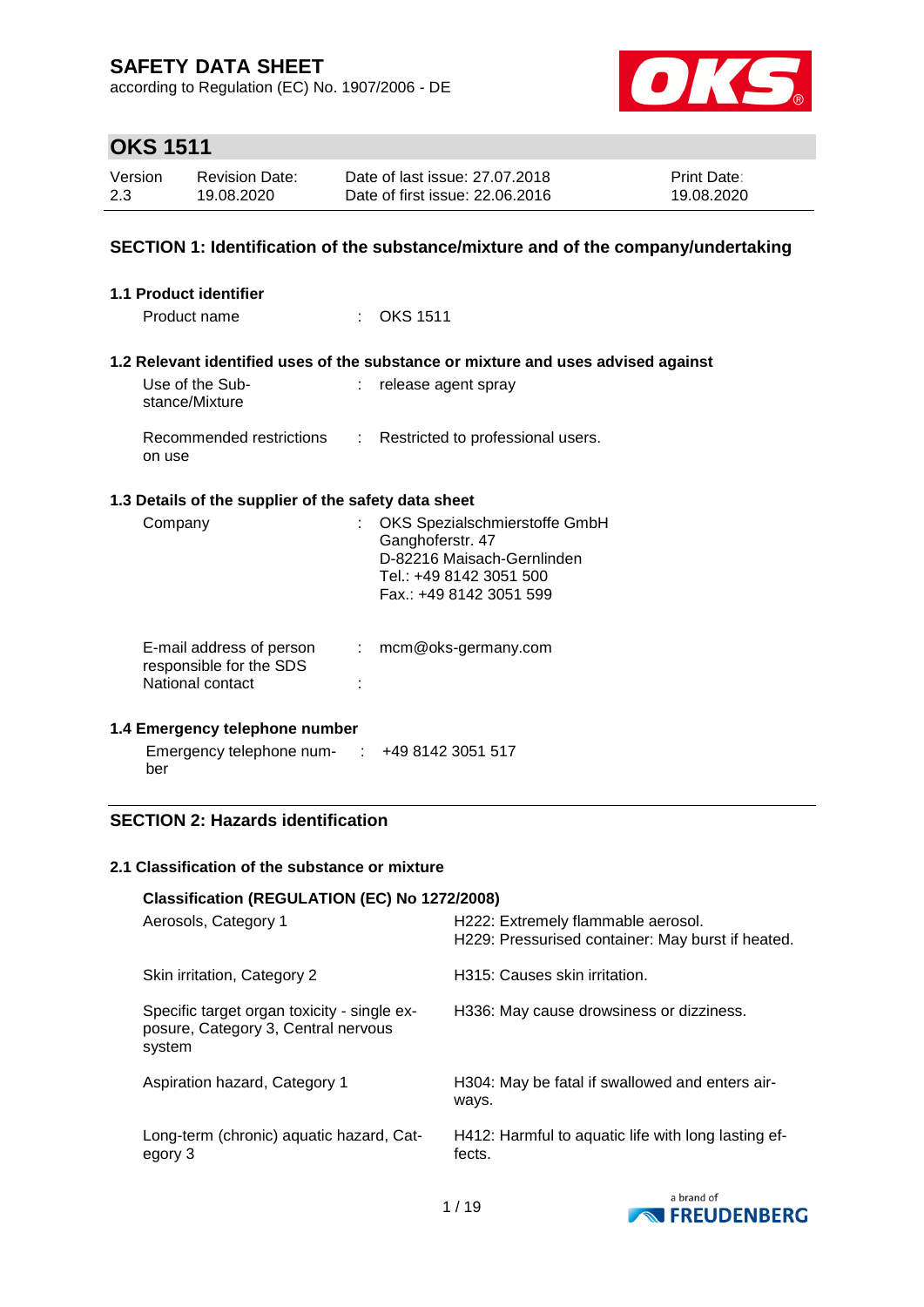according to Regulation (EC) No. 1907/2006 - DE



## **OKS 1511**

| Version | Revision Date: | Date of last issue: 27,07,2018  | <b>Print Date:</b> |
|---------|----------------|---------------------------------|--------------------|
| 2.3     | 19.08.2020     | Date of first issue: 22.06.2016 | 19.08.2020         |

#### **2.2 Label elements**

| Labelling (REGULATION (EC) No 1272/2008) |                                                                                  |                                                                                                                                                                                                                                                               |
|------------------------------------------|----------------------------------------------------------------------------------|---------------------------------------------------------------------------------------------------------------------------------------------------------------------------------------------------------------------------------------------------------------|
| Hazard pictograms                        |                                                                                  |                                                                                                                                                                                                                                                               |
| Signal word                              | Danger                                                                           |                                                                                                                                                                                                                                                               |
| <b>Hazard statements</b>                 | H <sub>222</sub><br>H <sub>229</sub><br>H <sub>304</sub><br>H315<br>H336<br>H412 | Extremely flammable aerosol.<br>Pressurised container: May burst if heated.<br>May be fatal if swallowed and enters air-<br>ways.<br>Causes skin irritation.<br>May cause drowsiness or dizziness.<br>Harmful to aquatic life with long lasting ef-<br>fects. |
| <b>Precautionary statements</b>          | <b>Prevention:</b>                                                               |                                                                                                                                                                                                                                                               |
|                                          | P <sub>210</sub>                                                                 | Keep away from heat, hot surfaces, sparks,<br>open flames and other ignition sources. No<br>smoking.                                                                                                                                                          |
|                                          | P <sub>211</sub>                                                                 | Do not spray on an open flame or other<br>ignition source.                                                                                                                                                                                                    |
|                                          | P251                                                                             | Do not pierce or burn, even after use.                                                                                                                                                                                                                        |
|                                          | Response:                                                                        |                                                                                                                                                                                                                                                               |
|                                          | P301 + P310                                                                      | IF SWALLOWED: Immediately call a<br>POISON CENTER/ doctor.                                                                                                                                                                                                    |
|                                          | P331                                                                             | Do NOT induce vomiting.                                                                                                                                                                                                                                       |
|                                          | Storage:                                                                         |                                                                                                                                                                                                                                                               |
|                                          | $P410 + P412$                                                                    | Protect from sunlight. Do not expose to<br>temperatures exceeding 50 °C/ 122 °F.                                                                                                                                                                              |

Hazardous components which must be listed on the label: Naphtha (petroleum), hydrotreated light; Low boiling point hydrogen treated naphtha

### **2.3 Other hazards**

This substance/mixture contains no components considered to be either persistent, bioaccumulative and toxic (PBT), or very persistent and very bioaccumulative (vPvB) at levels of 0.1% or higher.

#### **SECTION 3: Composition/information on ingredients**

#### **3.2 Mixtures**

Chemical nature : Active agent with propellant and solvent. Esters

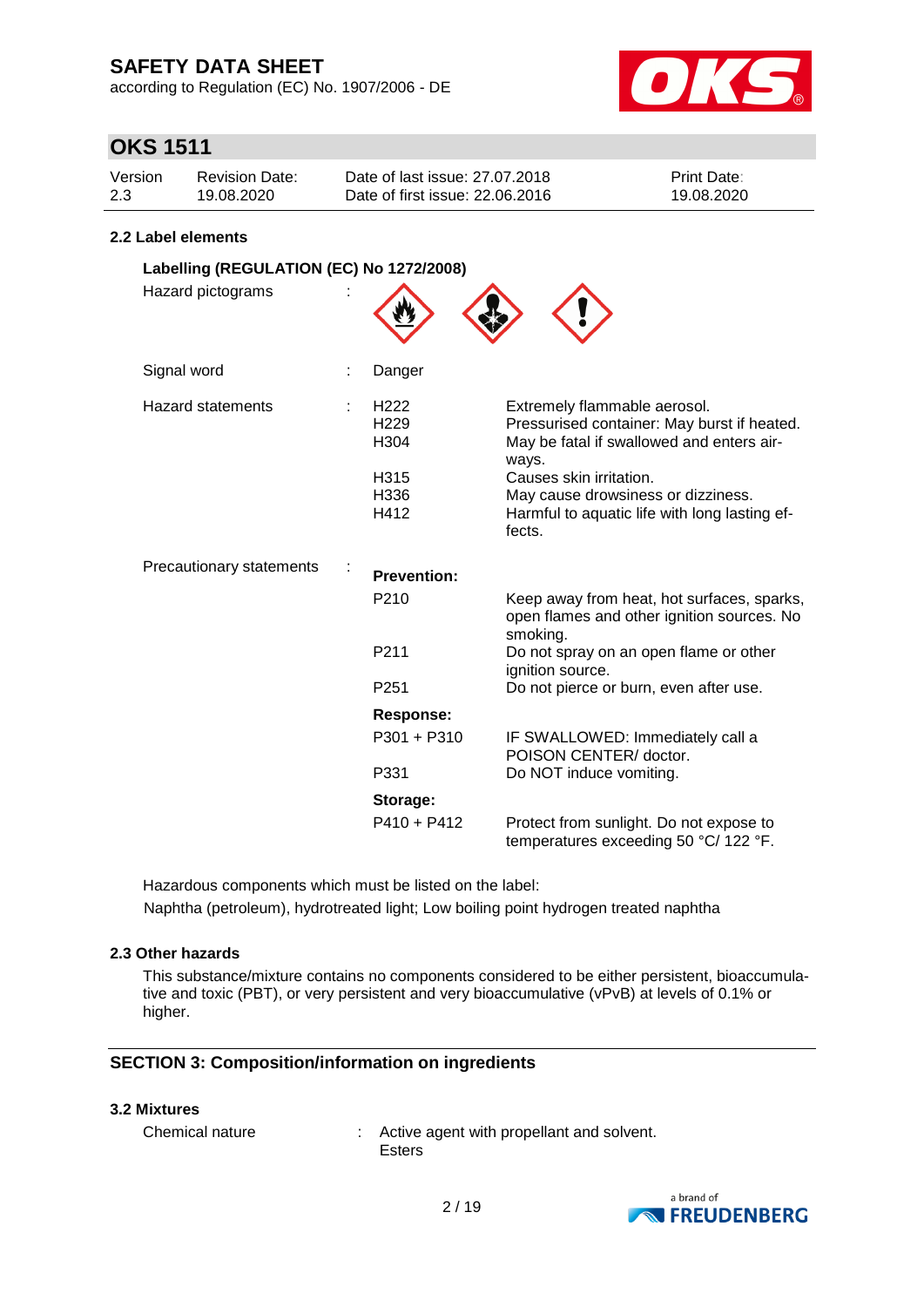according to Regulation (EC) No. 1907/2006 - DE



## **OKS 1511**

| Version | <b>Revision Date:</b> | Date of last issue: 27,07,2018  | <b>Print Date:</b> |
|---------|-----------------------|---------------------------------|--------------------|
| 2.3     | 19.08.2020            | Date of first issue: 22,06,2016 | 19.08.2020         |

#### **Components**

| Chemical name                                                                                       | CAS-No.<br>EC-No.<br>Index-No.<br>Registration number                       | Classification                                                                                             | Concentration<br>limits<br>M-Factor<br><b>Notes</b> | Concentration<br>(% w/w) |
|-----------------------------------------------------------------------------------------------------|-----------------------------------------------------------------------------|------------------------------------------------------------------------------------------------------------|-----------------------------------------------------|--------------------------|
| Naphtha (petroleum),<br>hydrotreated light;<br>Low boiling point hy-<br>drogen treated naph-<br>tha | 64742-49-0<br>921-024-6<br>649-328-00-1<br>01-2119475514-35-<br><b>XXXX</b> | Flam. Liq.2; H225<br>Skin Irrit.2; H315<br>STOT SE3; H336<br>Asp. Tox.1; H304<br>Aquatic Chronic2;<br>H411 |                                                     | $>= 10 - 20$             |
| Hydrocarbons, C6,<br>isoalkanes, <5% n-<br>hexane                                                   | 931-254-9<br>01-2119484651-34-<br><b>XXXX</b>                               | Flam. Liq.2; H225<br>Skin Irrit.2; H315<br>STOT SE3; H336<br>Asp. Tox.1; H304<br>Aquatic Chronic2;<br>H411 |                                                     | $>= 2.5 - < 10$          |
| Substances with a workplace exposure limit :                                                        |                                                                             |                                                                                                            |                                                     |                          |
| butane                                                                                              | 106-97-8<br>203-448-7<br>601-004-00-0<br>01-2119474691-32-<br><b>XXXX</b>   | Flam. Gas1; H220<br>Press. GasCompr.<br>Gas; H280                                                          | Note U (table<br>3.1), Note C                       | $>= 50 - < 70$           |
| propane                                                                                             | 74-98-6<br>200-827-9<br>601-003-00-5<br>01-2119486944-21-<br><b>XXXX</b>    | Flam. Gas1; H220<br>Press. GasCompr.<br>Gas; H280                                                          | Note U (table<br>3.1)                               | $>= 10 - 20$             |
| isobutane                                                                                           | 75-28-5<br>200-857-2<br>601-004-00-0<br>01-2119485395-27-<br><b>XXXX</b>    | Flam. Gas1; H220<br>Press. GasCompr.<br>Gas; H280                                                          | Note U (table<br>3.1), Note C                       | $>= 1 - 10$              |

For explanation of abbreviations see section 16.

### **SECTION 4: First aid measures**

### **4.1 Description of first aid measures**

If inhaled  $\qquad \qquad : \qquad$  Call a physician or poison control centre immediately. Remove person to fresh air. If signs/symptoms continue, get

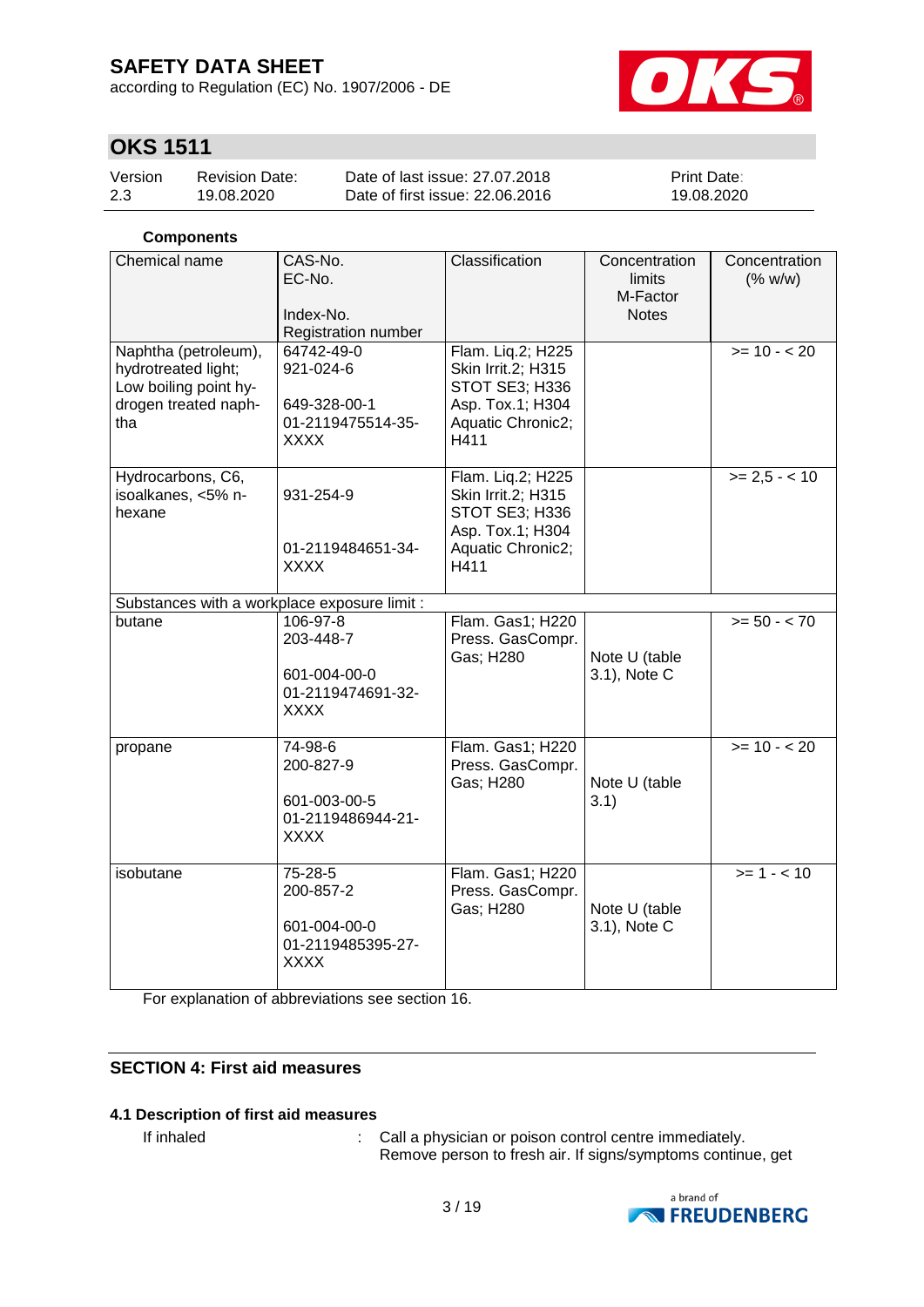according to Regulation (EC) No. 1907/2006 - DE



# **OKS 1511**

| Version<br>2.3 |              | <b>Revision Date:</b><br>19.08.2020 |   | Date of last issue: 27.07.2018<br>Date of first issue: 22.06.2016                                                                                                                                                                                              | Print Date:<br>19.08.2020 |
|----------------|--------------|-------------------------------------|---|----------------------------------------------------------------------------------------------------------------------------------------------------------------------------------------------------------------------------------------------------------------|---------------------------|
|                |              |                                     |   | medical attention.<br>Keep patient warm and at rest.<br>If unconscious, place in recovery position and seek medical<br>advice.<br>Keep respiratory tract clear.<br>If breathing is irregular or stopped, administer artificial respira-<br>tion.               |                           |
|                |              | In case of skin contact             | ÷ | Take off all contaminated clothing immediately.<br>Wash off immediately with soap and plenty of water.<br>Get medical attention immediately if irritation develops and<br>persists.<br>Wash clothing before reuse.<br>Thoroughly clean shoes before reuse.     |                           |
|                |              | In case of eye contact              |   | Rinse immediately with plenty of water, also under the eyelids,<br>for at least 10 minutes.<br>If eye irritation persists, consult a specialist.                                                                                                               |                           |
|                | If swallowed |                                     | ÷ | Move the victim to fresh air.<br>If accidentally swallowed obtain immediate medical attention.<br>Keep respiratory tract clear.<br>Do NOT induce vomiting.<br>Rinse mouth with water.<br>Aspiration hazard if swallowed - can enter lungs and cause<br>damage. |                           |
|                |              |                                     |   | 4.2 Most important symptoms and effects, both acute and delayed                                                                                                                                                                                                |                           |
|                | Symptoms     |                                     |   | Inhalation may provoke the following symptoms:<br>Unconsciousness<br><b>Dizziness</b><br>Drowsiness<br>Headache<br>Nausea<br><b>Tiredness</b><br>Skin contact may provoke the following symptoms:<br>Erythema                                                  |                           |
|                |              |                                     |   | Aspiration may cause pulmonary oedema and pneumonitis.                                                                                                                                                                                                         |                           |
|                | <b>Risks</b> |                                     |   | Central nervous system depression<br>Risk of product entering the lungs on vomiting after ingestion.<br>Health injuries may be delayed.<br>Causes skin irritation.                                                                                             |                           |

### **4.3 Indication of any immediate medical attention and special treatment needed**

Treatment : Treat symptomatically.

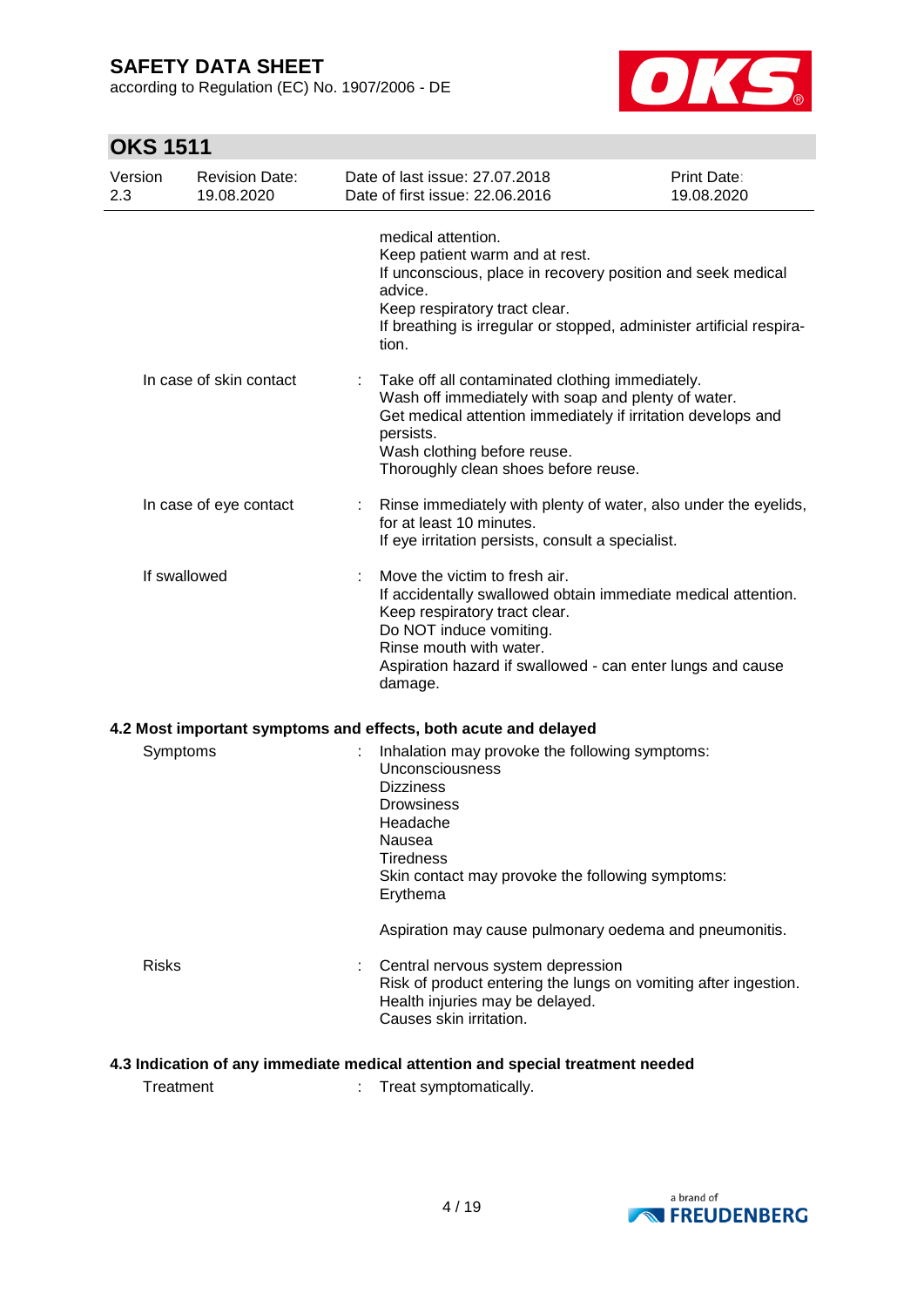according to Regulation (EC) No. 1907/2006 - DE



## **OKS 1511**

| Version | <b>Revision Date:</b> | Date of last issue: 27,07,2018  | <b>Print Date:</b> |
|---------|-----------------------|---------------------------------|--------------------|
| 2.3     | 19.08.2020            | Date of first issue: 22,06,2016 | 19.08.2020         |

### **SECTION 5: Firefighting measures**

#### **5.1 Extinguishing media**

Suitable extinguishing media : ABC powder

Unsuitable extinguishing media : High volume water jet

#### **5.2 Special hazards arising from the substance or mixture**

| Specific hazards during fire-<br>fighting          | ÷. | Fire may cause evolution of:<br>Carbon oxides                                                                                                                                                                        |
|----------------------------------------------------|----|----------------------------------------------------------------------------------------------------------------------------------------------------------------------------------------------------------------------|
|                                                    |    | Fire Hazard<br>Do not let product enter drains.<br>Contains gas under pressure; may explode if heated.<br>Beware of vapours accumulating to form explosive concentra-<br>tions. Vapours can accumulate in low areas. |
| 5.3 Advice for firefighters                        |    |                                                                                                                                                                                                                      |
| Special protective equipment :<br>for firefighters |    | In the event of fire, wear self-contained breathing apparatus.<br>Use personal protective equipment. Exposure to decomposi-<br>tion products may be a hazard to health.                                              |
| Further information                                |    | Standard procedure for chemical fires.                                                                                                                                                                               |

# Collect contaminated fire extinguishing water separately. This must not be discharged into drains. Cool containers/tanks with water spray.

### **SECTION 6: Accidental release measures**

#### **6.1 Personal precautions, protective equipment and emergency procedures**

| Personal precautions | : Evacuate personnel to safe areas.<br>Ensure adequate ventilation.<br>Remove all sources of ignition.<br>Do not breathe vapours or spray mist.<br>Do not breathe dust/ fume/ gas/ mist/ vapours/ spray.<br>Refer to protective measures listed in sections 7 and 8.<br>Only qualified personnel equipped with suitable protective<br>equipment may intervene. |
|----------------------|----------------------------------------------------------------------------------------------------------------------------------------------------------------------------------------------------------------------------------------------------------------------------------------------------------------------------------------------------------------|
|----------------------|----------------------------------------------------------------------------------------------------------------------------------------------------------------------------------------------------------------------------------------------------------------------------------------------------------------------------------------------------------------|

#### **6.2 Environmental precautions**

Environmental precautions : Do not allow contact with soil, surface or ground water. Prevent further leakage or spillage if safe to do so. If the product contaminates rivers and lakes or drains inform respective authorities.

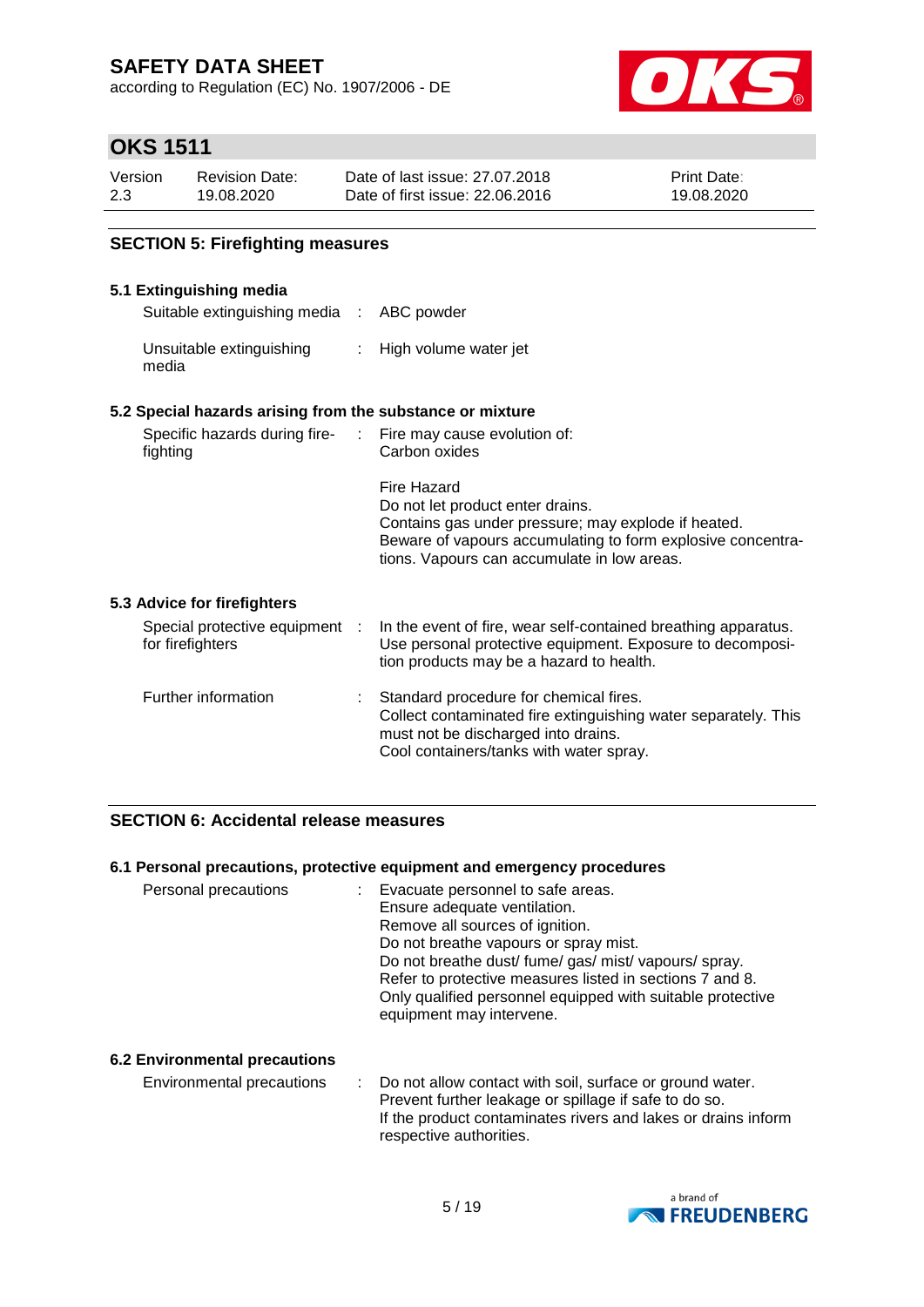according to Regulation (EC) No. 1907/2006 - DE



# **OKS 1511**

| Version | Revision Date: | Date of last issue: 27.07.2018  | <b>Print Date:</b> |
|---------|----------------|---------------------------------|--------------------|
| 2.3     | 19.08.2020     | Date of first issue: 22,06,2016 | 19.08.2020         |

#### **6.3 Methods and material for containment and cleaning up**

| Methods for cleaning up |  | : Contain spillage, and then collect with non-combustible ab-<br>sorbent material, (e.g. sand, earth, diatomaceous earth, ver-<br>miculite) and place in container for disposal according to local<br>/ national regulations (see section 13).<br>Keep in suitable, closed containers for disposal.<br>Non-sparking tools should be used. |
|-------------------------|--|-------------------------------------------------------------------------------------------------------------------------------------------------------------------------------------------------------------------------------------------------------------------------------------------------------------------------------------------|
|-------------------------|--|-------------------------------------------------------------------------------------------------------------------------------------------------------------------------------------------------------------------------------------------------------------------------------------------------------------------------------------------|

#### **6.4 Reference to other sections**

For personal protection see section 8.

### **SECTION 7: Handling and storage**

#### **7.1 Precautions for safe handling**

| Advice on safe handling                                                                      | Do not use in areas without adequate ventilation.<br>Do not breathe vapours or spray mist.<br>In case of insufficient ventilation, wear suitable respiratory<br>equipment.<br>Avoid contact with skin and eyes.<br>For personal protection see section 8.<br>Keep away from fire, sparks and heated surfaces.<br>Smoking, eating and drinking should be prohibited in the ap-<br>plication area.<br>Wash hands and face before breaks and immediately after<br>handling the product.<br>Do not get in eyes or mouth or on skin.<br>Do not get on skin or clothing.<br>Do not ingest.<br>Do not use sparking tools.<br>These safety instructions also apply to empty packaging which<br>may still contain product residues.<br>Pressurized container: protect from sunlight and do not ex-<br>pose to temperatures exceeding 50 °C. Do not pierce or burn,<br>even after use. |
|----------------------------------------------------------------------------------------------|------------------------------------------------------------------------------------------------------------------------------------------------------------------------------------------------------------------------------------------------------------------------------------------------------------------------------------------------------------------------------------------------------------------------------------------------------------------------------------------------------------------------------------------------------------------------------------------------------------------------------------------------------------------------------------------------------------------------------------------------------------------------------------------------------------------------------------------------------------------------------|
| Hygiene measures                                                                             | Wash face, hands and any exposed skin thoroughly after<br>handling.                                                                                                                                                                                                                                                                                                                                                                                                                                                                                                                                                                                                                                                                                                                                                                                                          |
| 7.2 Conditions for safe storage, including any incompatibilities<br>Requirements for storage | $\cdot$ BEWARE: Aerosol is pressurized. Keep away from direct sup-                                                                                                                                                                                                                                                                                                                                                                                                                                                                                                                                                                                                                                                                                                                                                                                                           |

| Requirements for storage<br>areas and containers | : BEWARE: Aerosol is pressurized. Keep away from direct sun<br>exposure and temperatures over 50 °C. Do not open by force<br>or throw into fire even after use. Do not spray on flames or<br>red-hot objects. Store in accordance with the particular na-<br>tional regulations. |
|--------------------------------------------------|----------------------------------------------------------------------------------------------------------------------------------------------------------------------------------------------------------------------------------------------------------------------------------|
| Storage class (TRGS 510)                         | : 2B, Aerosol cans and lighters                                                                                                                                                                                                                                                  |

**7.3 Specific end use(s)**

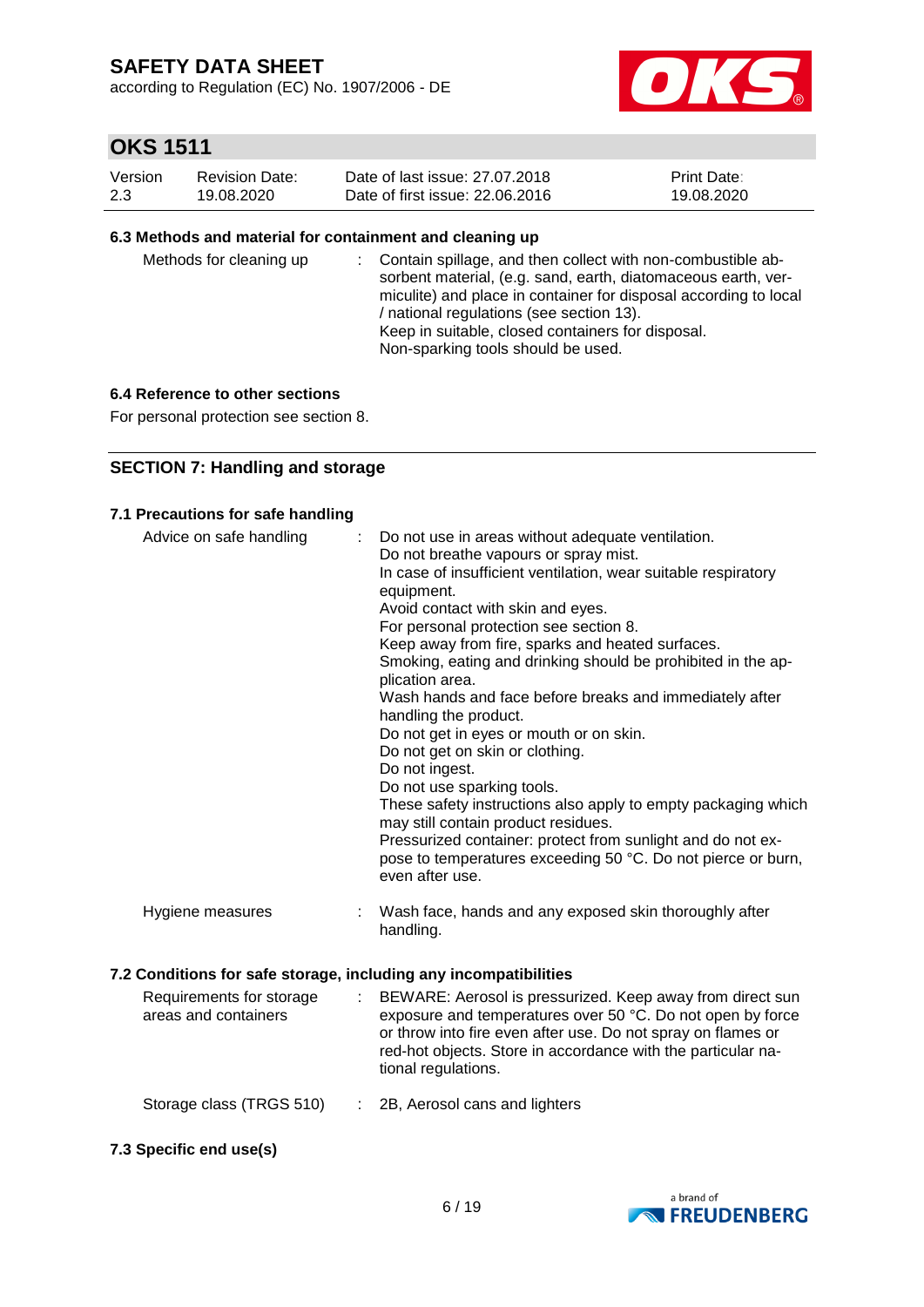according to Regulation (EC) No. 1907/2006 - DE



## **OKS 1511**

| Version | <b>Revision Date:</b> | Date of last issue: 27.07.2018                      | <b>Print Date:</b> |
|---------|-----------------------|-----------------------------------------------------|--------------------|
| 2.3     | 19.08.2020            | Date of first issue: 22.06.2016                     | 19.08.2020         |
|         | Specific use(s)       | : Specific instructions for handling, not required. |                    |

### **SECTION 8: Exposure controls/personal protection**

### **8.1 Control parameters**

### **Occupational Exposure Limits**

| Components                                                                                        | CAS-No.           | Value type (Form<br>of exposure) | Control parameters                                    | <b>Basis</b>                                |
|---------------------------------------------------------------------------------------------------|-------------------|----------------------------------|-------------------------------------------------------|---------------------------------------------|
| butane                                                                                            | 106-97-8          | <b>AGW</b>                       | 1.000 ppm<br>2.400 mg/m3                              | DE TRGS<br>900<br>$(2006 - 01 - 01)$        |
| Peak-limit: excur-<br>sion factor (catego-<br>ry)                                                 | 4(11)             |                                  |                                                       |                                             |
| propane                                                                                           | 74-98-6           | <b>AGW</b>                       | 1.000 ppm<br>1.800 mg/m3                              | DE TRGS<br>900<br>$(2006 - 01 - 01)$        |
| Peak-limit: excur-<br>sion factor (catego-<br>ry)                                                 | 4(11)             |                                  |                                                       |                                             |
| Naphtha (petrole-<br>um), hydrotreated<br>light; Low boiling<br>point hydrogen<br>treated naphtha | 64742-49-0        | <b>AGW</b>                       | 1.500 mg/m3                                           | DE TRGS<br>900<br>$(2009-02-16)$            |
| Peak-limit: excur-<br>sion factor (catego-<br>ry)                                                 | 2; (II)           |                                  |                                                       |                                             |
| Further information                                                                               |                   |                                  | Group exposure limit for hydrocarbon solvent mixtures |                                             |
| Hydrocarbons, C6,<br>isoalkanes, <5% n-<br>hexane                                                 | Not As-<br>signed | <b>AGW</b>                       | 1.500 mg/m3                                           | <b>DE TRGS</b><br>900<br>$(2009-02-16)$     |
| Peak-limit: excur-<br>sion factor (catego-<br>ry)                                                 | 2; (II)           |                                  |                                                       |                                             |
| Further information                                                                               |                   |                                  | Group exposure limit for hydrocarbon solvent mixtures |                                             |
| isobutane                                                                                         | 75-28-5           | <b>AGW</b>                       | 1.000 ppm<br>2.400 mg/m3                              | <b>DE TRGS</b><br>900<br>$(2006 - 01 - 01)$ |
| Peak-limit: excur-<br>sion factor (catego-<br>ry)                                                 | $4$ ; (II)        |                                  |                                                       |                                             |

#### **8.2 Exposure controls**

#### **Engineering measures**

Use only in an area equipped with explosion proof exhaust ventilation. Handle only in a place equipped with local exhaust (or other appropriate exhaust).

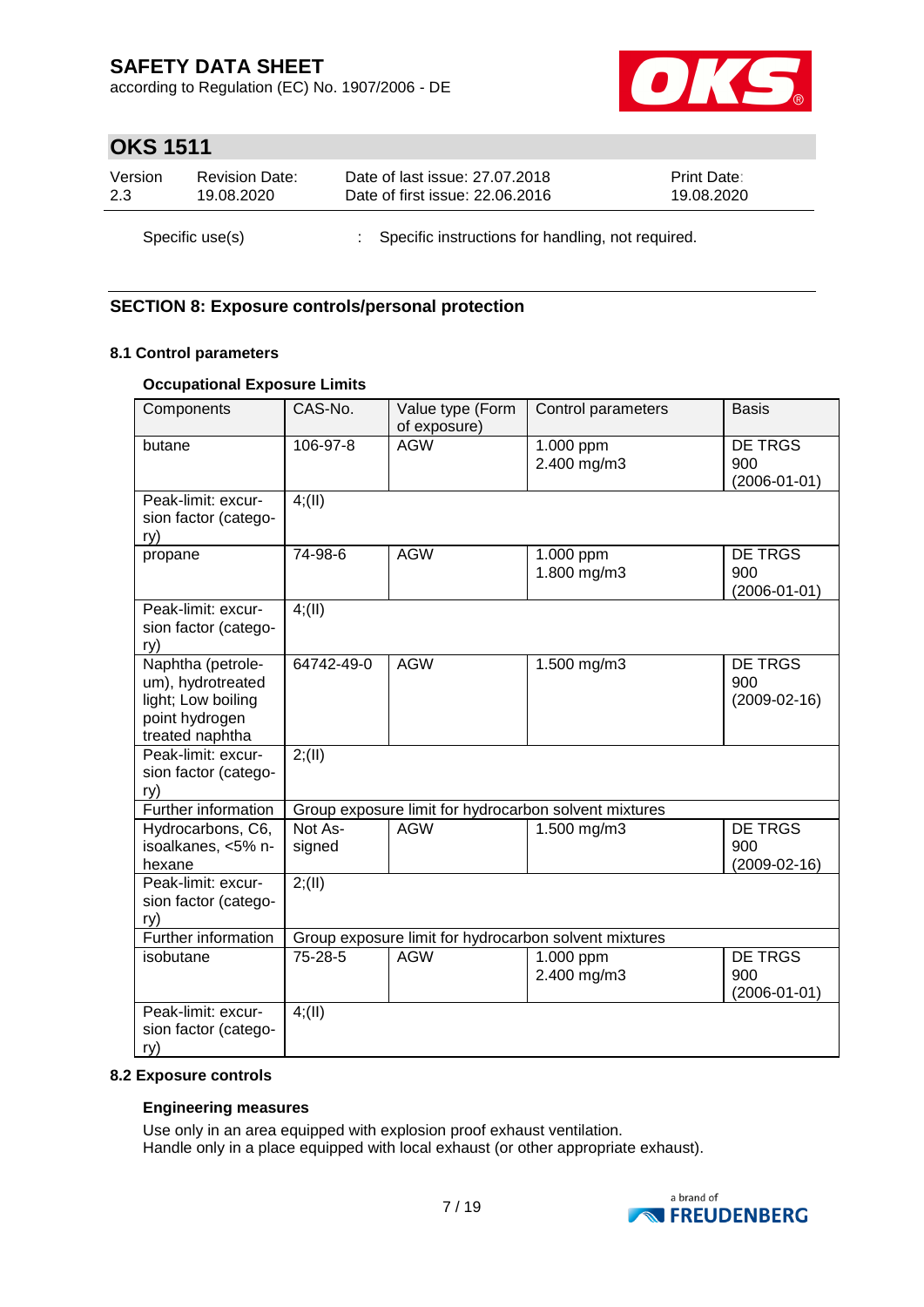according to Regulation (EC) No. 1907/2006 - DE



# **OKS 1511**

| Version<br>2.3 | <b>Revision Date:</b><br>19.08.2020                                   | Date of last issue: 27.07.2018<br>Date of first issue: 22,06,2016                                                                                                                                                                                                                                                                           | <b>Print Date:</b><br>19.08.2020 |
|----------------|-----------------------------------------------------------------------|---------------------------------------------------------------------------------------------------------------------------------------------------------------------------------------------------------------------------------------------------------------------------------------------------------------------------------------------|----------------------------------|
|                | Personal protective equipment                                         |                                                                                                                                                                                                                                                                                                                                             |                                  |
|                | Eye protection                                                        | Safety glasses with side-shields                                                                                                                                                                                                                                                                                                            |                                  |
|                | Hand protection<br>Material<br>Break through time<br>Protective index | butyl-rubber<br>$> 10$ min<br>Class 1                                                                                                                                                                                                                                                                                                       |                                  |
|                | Remarks                                                               | Wear protective gloves. The break through time depends<br>amongst other things on the material, the thickness and the<br>type of glove and therefore has to be measured for each<br>case.<br>The selected protective gloves have to satisfy the specifica-<br>tions of Regulation (EU) 2016/425 and the standard EN 374<br>derived from it. |                                  |
|                | Respiratory protection                                                | Use respiratory protection unless adequate local exhaust<br>ventilation is provided or exposure assessment demonstrates<br>that exposures are within recommended exposure guidelines.<br>Short term only                                                                                                                                    |                                  |
|                | Filter type                                                           | Filter type A-P                                                                                                                                                                                                                                                                                                                             |                                  |
|                | Protective measures                                                   | The type of protective equipment must be selected according<br>to the concentration and amount of the dangerous substance<br>at the specific workplace.<br>Choose body protection in relation to its type, to the concen-<br>tration and amount of dangerous substances, and to the spe-<br>cific work-place.                               |                                  |

### **SECTION 9: Physical and chemical properties**

### **9.1 Information on basic physical and chemical properties**

| Appearance                  |    | aerosol                    |
|-----------------------------|----|----------------------------|
| Colour                      | t. | yellow                     |
| Odour                       |    | characteristic             |
| Odour Threshold             |    | No data available          |
|                             |    |                            |
| рH                          | ÷. | Not applicable             |
| Melting point/range         |    | No data available          |
| Boiling point/boiling range |    | $: -161 °C$<br>(1.013 hPa) |

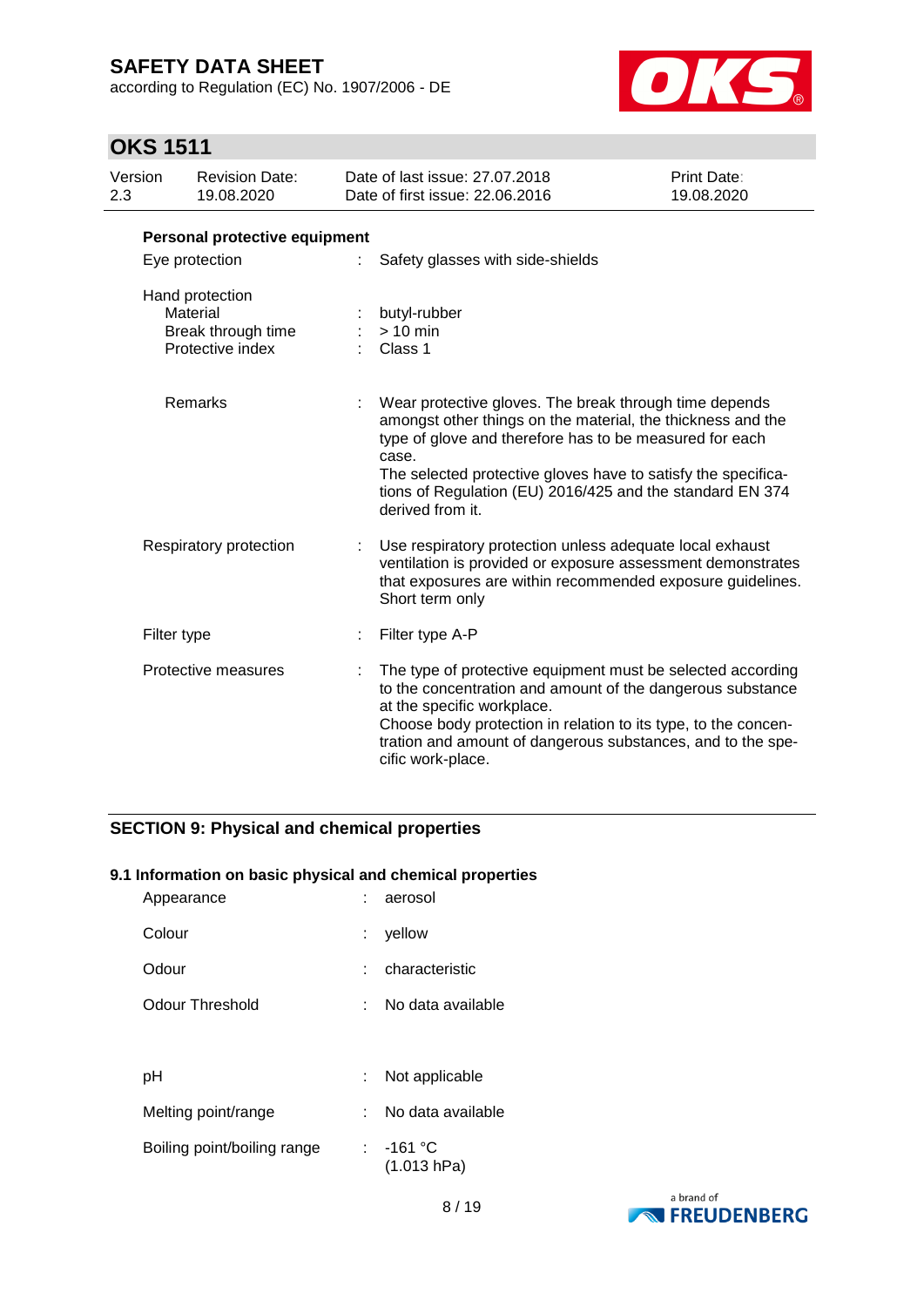according to Regulation (EC) No. 1907/2006 - DE



# **OKS 1511**

| Version<br>2.3 |                     | <b>Revision Date:</b><br>19.08.2020                   |                             | Date of last issue: 27.07.2018<br>Date of first issue: 22.06.2016    | Print Date:<br>19.08.2020 |
|----------------|---------------------|-------------------------------------------------------|-----------------------------|----------------------------------------------------------------------|---------------------------|
|                |                     |                                                       |                             |                                                                      |                           |
|                | Flash point         |                                                       | ÷                           | $-90 °C$<br>Method: Abel-Pensky                                      |                           |
|                |                     | Evaporation rate                                      | ÷                           | No data available                                                    |                           |
|                |                     | Flammability (solid, gas)                             | ÷                           | Extremely flammable aerosol.                                         |                           |
|                |                     | Upper explosion limit / Upper<br>flammability limit   | $\mathcal{L}^{\mathcal{L}}$ | 15 %(V)                                                              |                           |
|                |                     | Lower explosion limit / Lower :<br>flammability limit |                             | $0,6\%$ (V)                                                          |                           |
|                |                     | Vapour pressure                                       | ÷.                          | 3.800 hPa (20 °C)                                                    |                           |
|                |                     | Relative vapour density                               | ÷                           | No data available                                                    |                           |
|                |                     | Relative density                                      | ÷.                          | 0,62(20 °C)<br>Reference substance: Water<br>The value is calculated |                           |
|                | Density             |                                                       |                             | $0,62$ g/cm3<br>(20 °C)                                              |                           |
|                | <b>Bulk density</b> |                                                       |                             | No data available                                                    |                           |
|                | Solubility(ies)     | Water solubility                                      |                             | insoluble                                                            |                           |
|                |                     | Solubility in other solvents                          | $\mathcal{L}_{\mathcal{A}}$ | No data available                                                    |                           |
|                | octanol/water       | Partition coefficient: n-                             | $\mathbb{R}^n$              | No data available                                                    |                           |
|                |                     | Auto-ignition temperature : No data available         |                             |                                                                      |                           |
|                |                     | Decomposition temperature                             |                             | No data available                                                    |                           |
|                | Viscosity           | Viscosity, dynamic                                    |                             | No data available                                                    |                           |
|                |                     | Viscosity, kinematic                                  | ÷                           | $<$ 20,5 mm2/s (40 °C)                                               |                           |
|                |                     | <b>Explosive properties</b>                           |                             | Not explosive                                                        |                           |
|                |                     | Oxidizing properties                                  |                             | No data available                                                    |                           |
|                |                     | 9.2 Other information                                 |                             |                                                                      |                           |
|                |                     | Sublimation point                                     |                             | No data available                                                    |                           |
|                |                     | Metal corrosion rate                                  |                             | Not corrosive to metals                                              |                           |

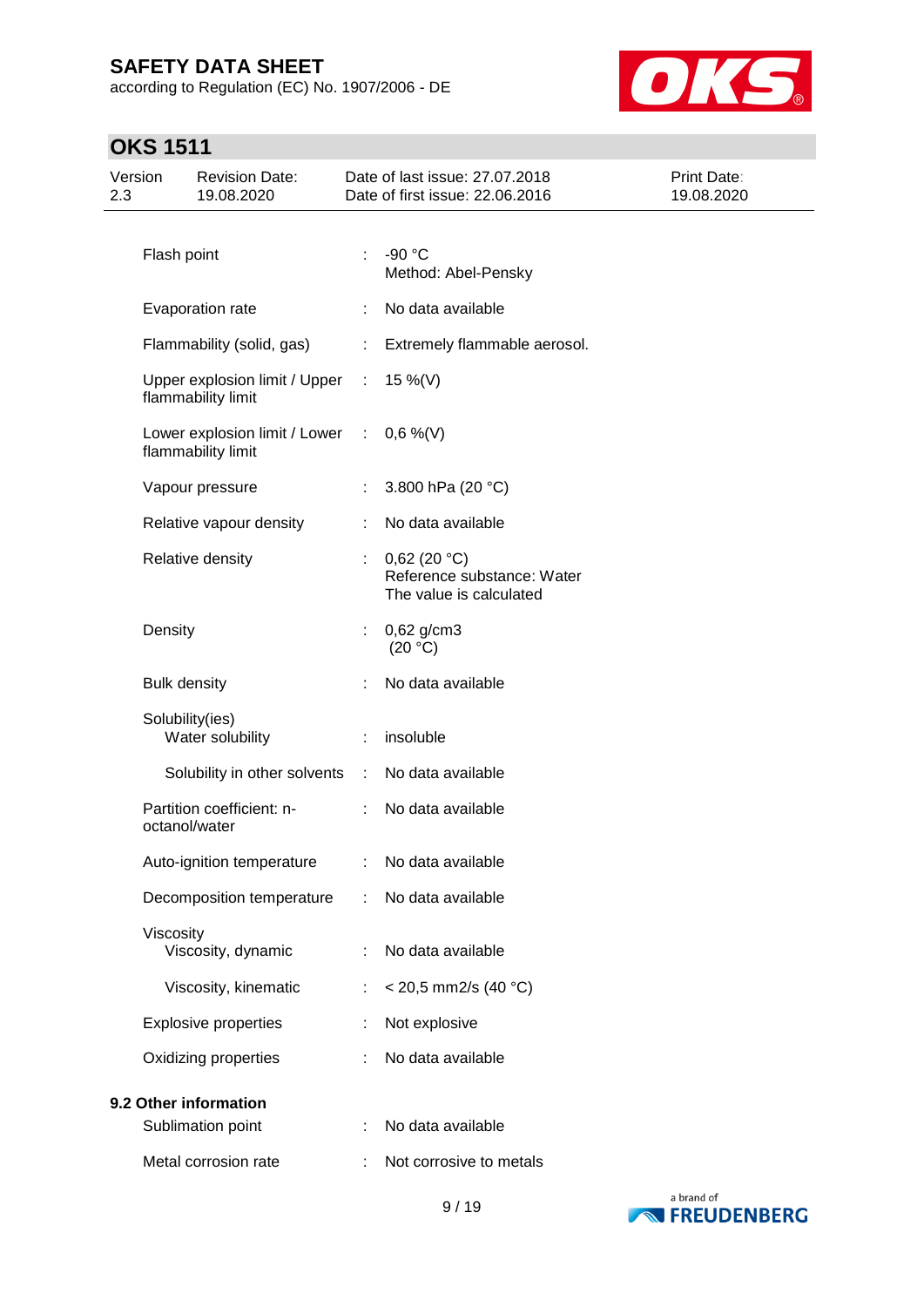according to Regulation (EC) No. 1907/2006 - DE



## **OKS 1511**

| Version | <b>Revision Date:</b> | Date of last issue: 27,07,2018  | <b>Print Date:</b> |
|---------|-----------------------|---------------------------------|--------------------|
| 2.3     | 19.08.2020            | Date of first issue: 22,06,2016 | 19.08.2020         |
|         |                       |                                 |                    |

Self-ignition : No data available

### **SECTION 10: Stability and reactivity**

### **10.1 Reactivity**

No hazards to be specially mentioned.

#### **10.2 Chemical stability**

Stable under normal conditions.

### **10.3 Possibility of hazardous reactions**

Hazardous reactions : No dangerous reaction known under conditions of normal use.

#### **10.4 Conditions to avoid**

| Conditions to avoid | Heat, flames and sparks. |
|---------------------|--------------------------|
|---------------------|--------------------------|

#### **10.5 Incompatible materials**

| Materials to avoid |  | Oxidizing agents |
|--------------------|--|------------------|
|--------------------|--|------------------|

### **10.6 Hazardous decomposition products**

No decomposition if stored and applied as directed.

### **SECTION 11: Toxicological information**

#### **11.1 Information on toxicological effects**

| : Remarks: Effects due to ingestion may include:                                                                                                                             |
|------------------------------------------------------------------------------------------------------------------------------------------------------------------------------|
| Symptoms: Central nervous system depression                                                                                                                                  |
| : Remarks: Respiration of solvent vapour may cause dizziness.                                                                                                                |
| Symptoms: Inhalation may provoke the following symptoms:,<br>Respiratory disorder, Dizziness, Drowsiness, Vomiting, Fa-<br>tique, Vertigo, Central nervous system depression |
| Symptoms: Redness, Local irritation                                                                                                                                          |
|                                                                                                                                                                              |
|                                                                                                                                                                              |

#### **Hydrocarbons, C6, isoalkanes, <5% n-hexane:**

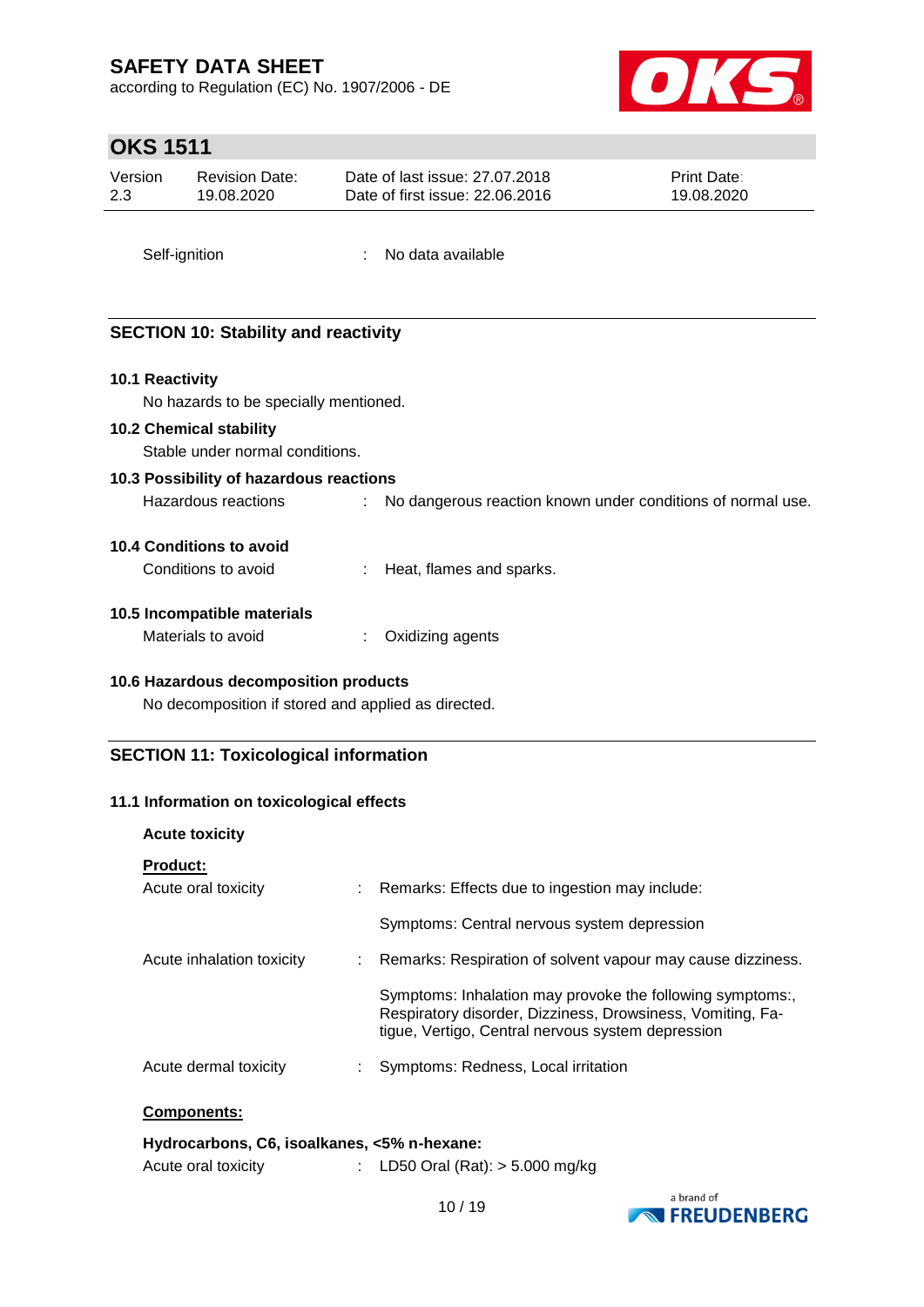according to Regulation (EC) No. 1907/2006 - DE



# **OKS 1511**

| Version<br>2.3 | <b>Revision Date:</b><br>19.08.2020         |   | Date of last issue: 27.07.2018<br>Date of first issue: 22.06.2016                    | Print Date:<br>19.08.2020 |  |
|----------------|---------------------------------------------|---|--------------------------------------------------------------------------------------|---------------------------|--|
|                |                                             |   |                                                                                      |                           |  |
|                | butane:                                     |   |                                                                                      |                           |  |
|                | Acute inhalation toxicity                   |   | : $LC50$ (Rat): 658 mg/l<br>Exposure time: 4 h<br>Test atmosphere: gas               |                           |  |
|                | isobutane:                                  |   |                                                                                      |                           |  |
|                | Acute inhalation toxicity                   |   | : $LC50$ (Rat): 658 mg/l<br>Exposure time: 4 h<br>Test atmosphere: gas               |                           |  |
|                | <b>Skin corrosion/irritation</b>            |   |                                                                                      |                           |  |
|                | Product:                                    |   |                                                                                      |                           |  |
|                | Remarks                                     | ÷ | Irritating to skin.                                                                  |                           |  |
|                | <b>Components:</b>                          |   |                                                                                      |                           |  |
|                |                                             |   | Naphtha (petroleum), hydrotreated light; Low boiling point hydrogen treated naphtha: |                           |  |
|                | Species                                     |   | Rabbit                                                                               |                           |  |
|                | Result                                      |   | Skin irritation                                                                      |                           |  |
|                | Hydrocarbons, C6, isoalkanes, <5% n-hexane: |   |                                                                                      |                           |  |
|                | Result                                      |   | Skin irritation                                                                      |                           |  |
|                |                                             |   |                                                                                      |                           |  |
|                | Serious eye damage/eye irritation           |   |                                                                                      |                           |  |
|                | Product:                                    |   |                                                                                      |                           |  |
|                | Remarks                                     |   | Contact with eyes may cause irritation.                                              |                           |  |
|                | <b>Respiratory or skin sensitisation</b>    |   |                                                                                      |                           |  |
|                | Product:                                    |   |                                                                                      |                           |  |
|                | Remarks                                     | ÷ | This information is not available.                                                   |                           |  |
|                | Germ cell mutagenicity                      |   |                                                                                      |                           |  |
|                | <b>Product:</b>                             |   |                                                                                      |                           |  |
|                | Genotoxicity in vitro                       | ÷ | Remarks: No data available                                                           |                           |  |
|                | Genotoxicity in vivo                        |   | Remarks: No data available                                                           |                           |  |
|                | Carcinogenicity                             |   |                                                                                      |                           |  |
|                | Product:                                    |   |                                                                                      |                           |  |
|                | Remarks                                     | ÷ | No data available                                                                    |                           |  |

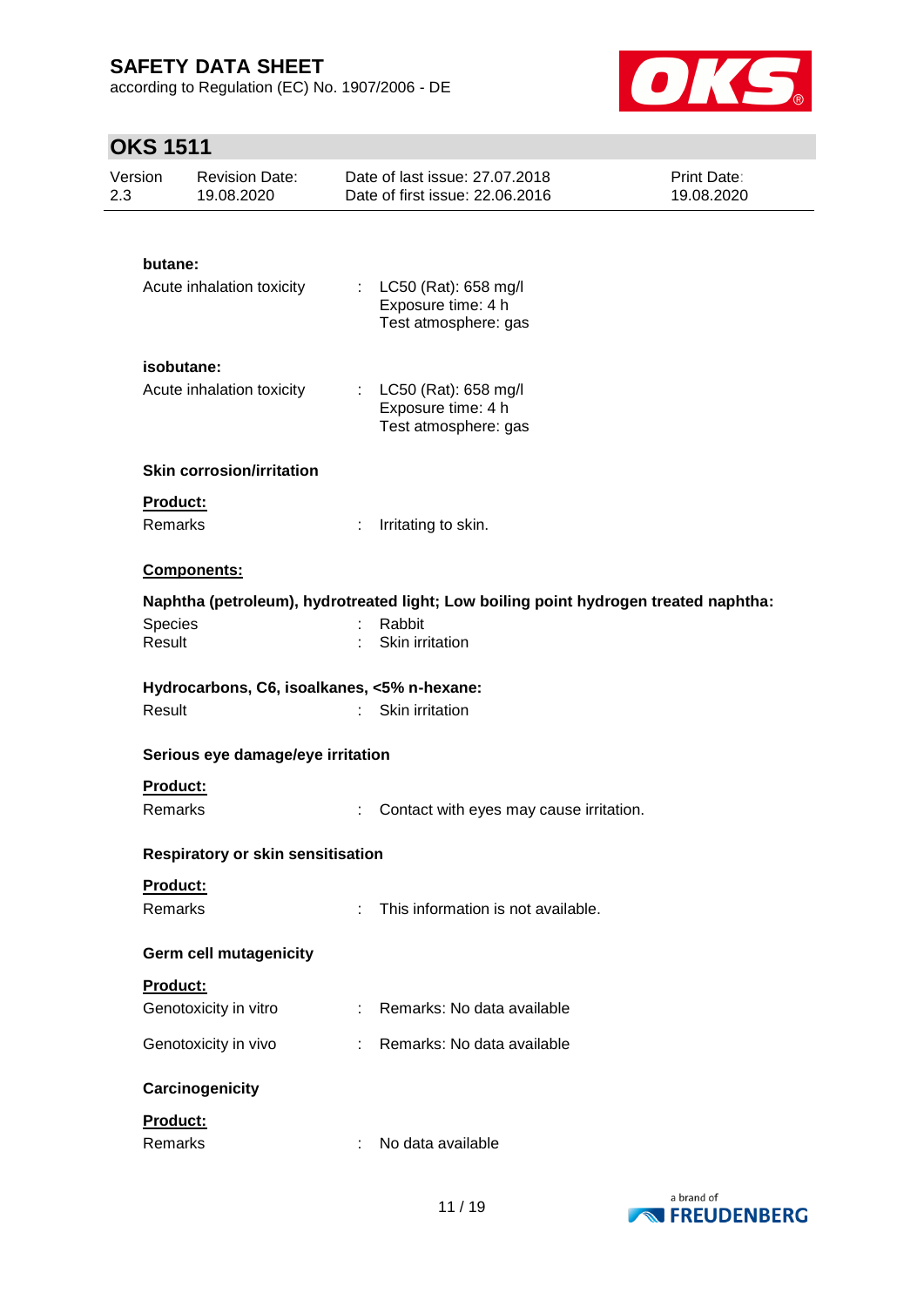according to Regulation (EC) No. 1907/2006 - DE



# **OKS 1511**

| 2.3 | Version                       | <b>Revision Date:</b><br>19.08.2020                                                          |    | Date of last issue: 27,07,2018<br>Date of first issue: 22.06.2016                                                                                                                    | Print Date:<br>19.08.2020 |  |  |  |
|-----|-------------------------------|----------------------------------------------------------------------------------------------|----|--------------------------------------------------------------------------------------------------------------------------------------------------------------------------------------|---------------------------|--|--|--|
|     |                               | <b>Reproductive toxicity</b>                                                                 |    |                                                                                                                                                                                      |                           |  |  |  |
|     | <b>Product:</b>               | Effects on fertility                                                                         |    | Remarks: No data available                                                                                                                                                           |                           |  |  |  |
|     | ment                          | Effects on foetal develop-                                                                   | t. | Remarks: No data available                                                                                                                                                           |                           |  |  |  |
|     |                               | <b>STOT - single exposure</b>                                                                |    |                                                                                                                                                                                      |                           |  |  |  |
|     | <b>Product:</b><br>Assessment | Exposure routes                                                                              |    | Inhalation<br>The substance or mixture is classified as specific target organ<br>toxicant, single exposure, category 3 with narcotic effects.,<br>May cause drowsiness or dizziness. |                           |  |  |  |
|     |                               | Components:                                                                                  |    |                                                                                                                                                                                      |                           |  |  |  |
|     |                               |                                                                                              |    | Naphtha (petroleum), hydrotreated light; Low boiling point hydrogen treated naphtha:                                                                                                 |                           |  |  |  |
|     | Assessment                    |                                                                                              |    | May cause drowsiness or dizziness.                                                                                                                                                   |                           |  |  |  |
|     |                               | Hydrocarbons, C6, isoalkanes, <5% n-hexane:                                                  |    |                                                                                                                                                                                      |                           |  |  |  |
|     | Assessment                    |                                                                                              |    | May cause drowsiness or dizziness.                                                                                                                                                   |                           |  |  |  |
|     |                               | <b>Repeated dose toxicity</b>                                                                |    |                                                                                                                                                                                      |                           |  |  |  |
|     | Product:<br>Remarks           |                                                                                              |    | This information is not available.                                                                                                                                                   |                           |  |  |  |
|     |                               | <b>Aspiration toxicity</b>                                                                   |    |                                                                                                                                                                                      |                           |  |  |  |
|     | Product:                      | May be fatal if swallowed and enters airways.                                                |    |                                                                                                                                                                                      |                           |  |  |  |
|     |                               | May be fatal if swallowed and enters airways.                                                |    |                                                                                                                                                                                      |                           |  |  |  |
|     |                               | Components:                                                                                  |    |                                                                                                                                                                                      |                           |  |  |  |
|     |                               | May be fatal if swallowed and enters airways.                                                |    | Naphtha (petroleum), hydrotreated light; Low boiling point hydrogen treated naphtha:                                                                                                 |                           |  |  |  |
|     |                               | Hydrocarbons, C6, isoalkanes, <5% n-hexane:<br>May be fatal if swallowed and enters airways. |    |                                                                                                                                                                                      |                           |  |  |  |
|     | <b>Further information</b>    |                                                                                              |    |                                                                                                                                                                                      |                           |  |  |  |
|     |                               |                                                                                              |    |                                                                                                                                                                                      |                           |  |  |  |

## **Product:**

Remarks : Ingestion causes irritation of upper respiratory system and

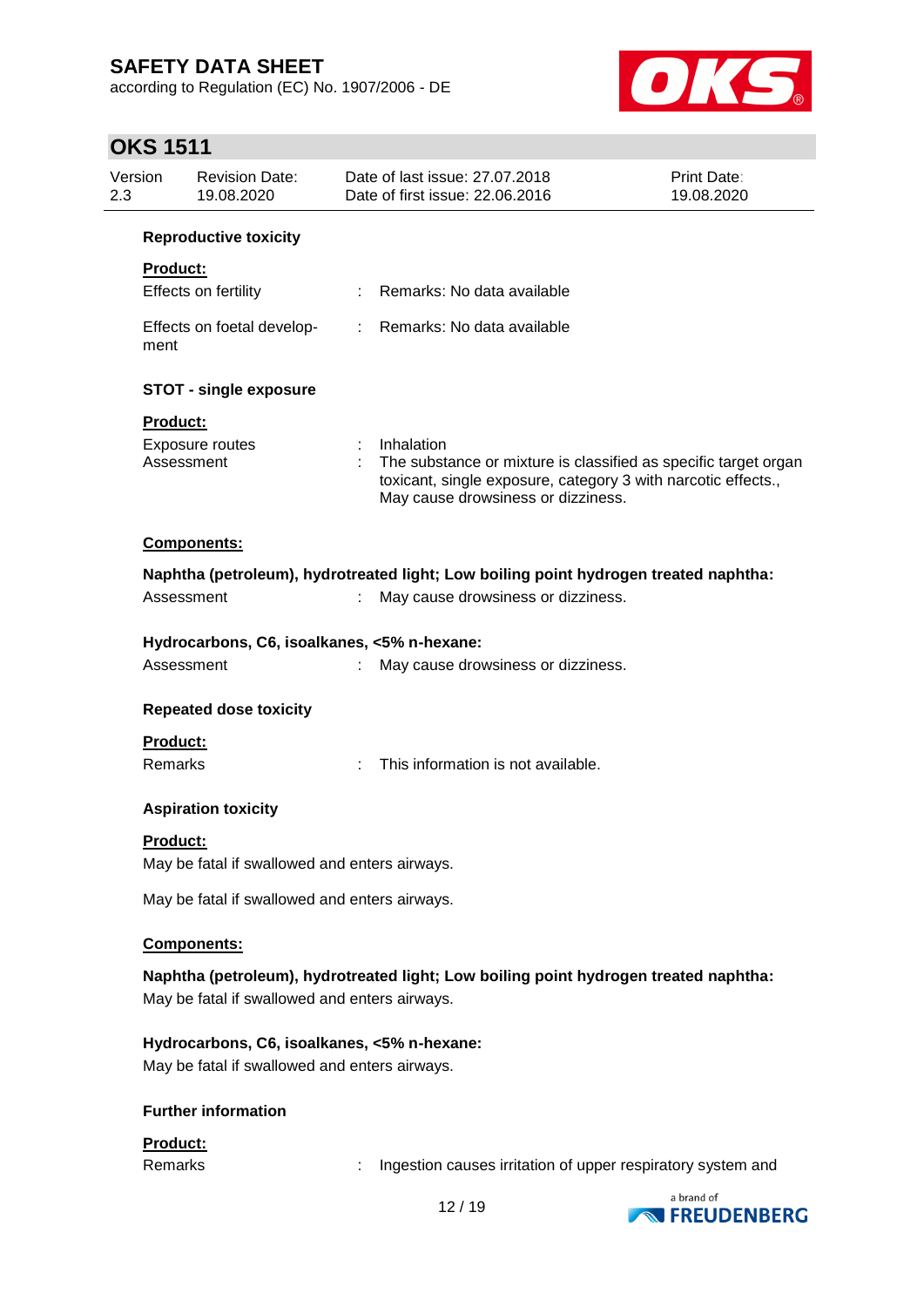according to Regulation (EC) No. 1907/2006 - DE



## **OKS 1511**

| Version | Revision Date: | Date of last issue: 27,07,2018  | <b>Print Date:</b> |
|---------|----------------|---------------------------------|--------------------|
| 2.3     | 19.08.2020     | Date of first issue: 22,06,2016 | 19.08.2020         |

gastrointestinal disturbance.

### **SECTION 12: Ecological information**

#### **12.1 Toxicity**

| <b>Product:</b>                                                                     |   |                                                                                                           |
|-------------------------------------------------------------------------------------|---|-----------------------------------------------------------------------------------------------------------|
| Toxicity to fish                                                                    |   | Remarks: Harmful to aquatic organisms, may cause long-term<br>adverse effects in the aquatic environment. |
| Toxicity to daphnia and other : Remarks: No data available<br>aquatic invertebrates |   |                                                                                                           |
| Toxicity to algae/aquatic<br>plants                                                 |   | : Remarks: No data available                                                                              |
| Toxicity to microorganisms                                                          | ÷ | Remarks: No data available                                                                                |

#### **Components:**

#### **Naphtha (petroleum), hydrotreated light; Low boiling point hydrogen treated naphtha:**

#### **Ecotoxicology Assessment**

| Chronic aquatic toxicity |  |  | Toxic to aquatic life with long lasting effects. |
|--------------------------|--|--|--------------------------------------------------|
|--------------------------|--|--|--------------------------------------------------|

### **Hydrocarbons, C6, isoalkanes, <5% n-hexane:**

|                       | Toxicity to daphnia and other : EC50 (Daphnia magna (Water flea)): > 1 - 10 mg/l |
|-----------------------|----------------------------------------------------------------------------------|
| aquatic invertebrates | Exposure time: 48 h                                                              |

#### **12.2 Persistence and degradability**

#### **Product:**

| Biodegradability                                                | Remarks: No data available |
|-----------------------------------------------------------------|----------------------------|
| Physico-chemical removabil- : Remarks: No data available<br>ity |                            |

#### **Components:**

| Hydrocarbons, C6, isoalkanes, <5% n-hexane: |                                   |
|---------------------------------------------|-----------------------------------|
| Biodegradability                            | Result: Not rapidly biodegradable |

#### **12.3 Bioaccumulative potential**

#### **Product:**

| Bioaccumulation | Remarks: This mixture contains no substance considered to |
|-----------------|-----------------------------------------------------------|
|                 |                                                           |

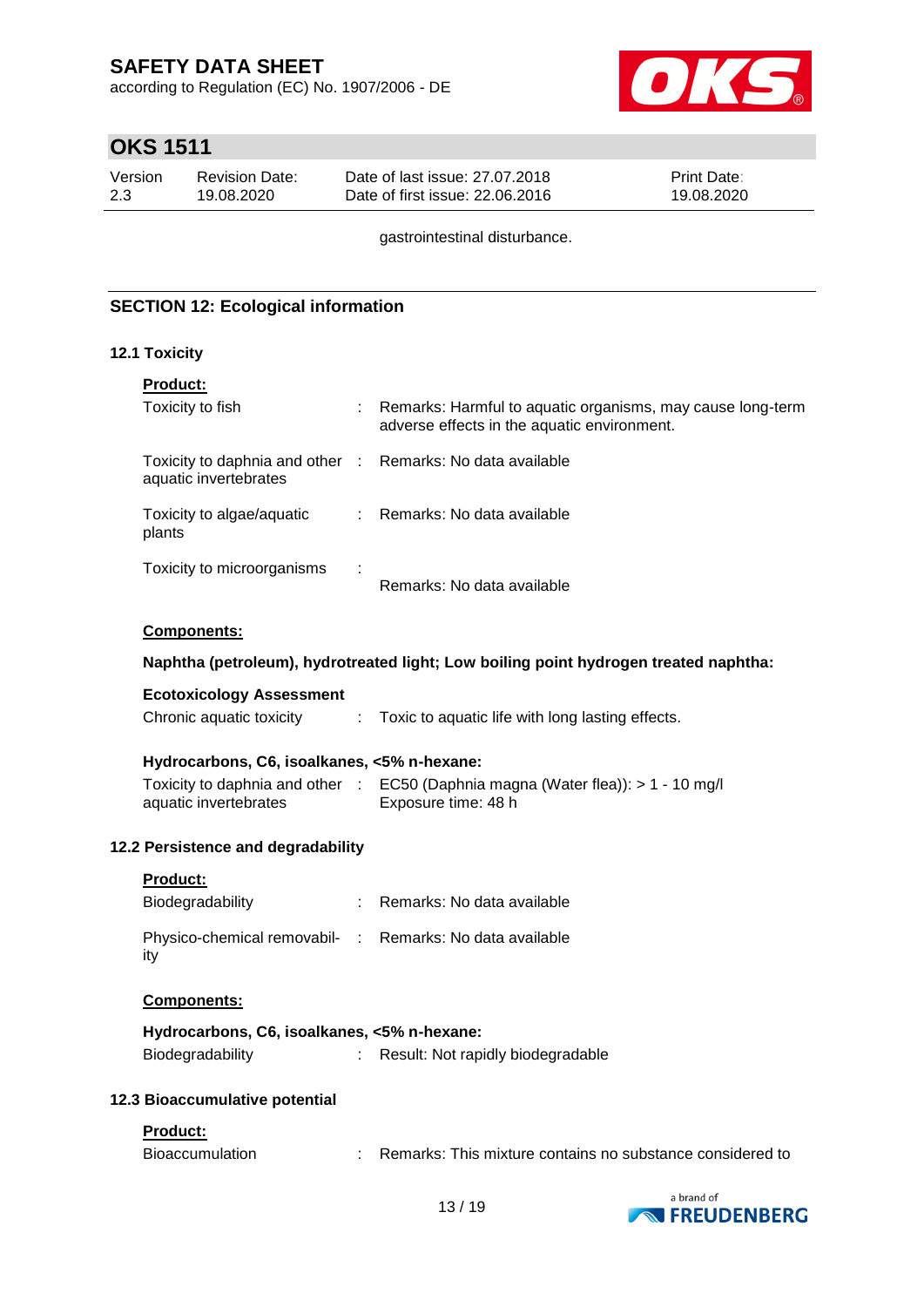according to Regulation (EC) No. 1907/2006 - DE



|                | <b>OKS 1511</b>           |                                                    |                             |                                                                                                                                                                                                            |                                  |  |  |  |
|----------------|---------------------------|----------------------------------------------------|-----------------------------|------------------------------------------------------------------------------------------------------------------------------------------------------------------------------------------------------------|----------------------------------|--|--|--|
| Version<br>2.3 |                           | <b>Revision Date:</b><br>19.08.2020                |                             | Date of last issue: 27,07,2018<br>Date of first issue: 22.06.2016                                                                                                                                          | <b>Print Date:</b><br>19.08.2020 |  |  |  |
|                |                           |                                                    |                             | be persistent, bioaccumulating and toxic (PBT).<br>This mixture contains no substance considered to be very<br>persistent and very bioaccumulating (vPvB).                                                 |                                  |  |  |  |
|                |                           | <b>Components:</b>                                 |                             |                                                                                                                                                                                                            |                                  |  |  |  |
|                |                           | Hydrocarbons, C6, isoalkanes, <5% n-hexane:        |                             |                                                                                                                                                                                                            |                                  |  |  |  |
|                |                           | <b>Bioaccumulation</b>                             | $\mathbf{r}_{\mathrm{max}}$ | Remarks: No data available                                                                                                                                                                                 |                                  |  |  |  |
|                | octanol/water             | Partition coefficient: n-                          | ÷                           | log Pow: 4                                                                                                                                                                                                 |                                  |  |  |  |
|                | butane:                   |                                                    |                             |                                                                                                                                                                                                            |                                  |  |  |  |
|                | octanol/water             | Partition coefficient: n-                          |                             | log Pow: 2,89<br>Method: OECD Test Guideline 107                                                                                                                                                           |                                  |  |  |  |
|                | propane:                  |                                                    |                             |                                                                                                                                                                                                            |                                  |  |  |  |
|                | octanol/water             | Partition coefficient: n-                          | ÷.                          | log Pow: 2,36                                                                                                                                                                                              |                                  |  |  |  |
|                | isobutane:                |                                                    |                             |                                                                                                                                                                                                            |                                  |  |  |  |
|                | octanol/water             | Partition coefficient: n-                          |                             | log Pow: 2,88<br>Method: OECD Test Guideline 107                                                                                                                                                           |                                  |  |  |  |
|                |                           | 12.4 Mobility in soil                              |                             |                                                                                                                                                                                                            |                                  |  |  |  |
|                | <b>Product:</b>           |                                                    |                             |                                                                                                                                                                                                            |                                  |  |  |  |
|                | Mobility                  |                                                    |                             | Remarks: No data available                                                                                                                                                                                 |                                  |  |  |  |
|                |                           | Distribution among environ-<br>mental compartments |                             | Remarks: No data available                                                                                                                                                                                 |                                  |  |  |  |
|                |                           | 12.5 Results of PBT and vPvB assessment            |                             |                                                                                                                                                                                                            |                                  |  |  |  |
|                | Product:                  |                                                    |                             |                                                                                                                                                                                                            |                                  |  |  |  |
|                | Assessment                |                                                    |                             | This substance/mixture contains no components considered<br>to be either persistent, bioaccumulative and toxic (PBT), or<br>very persistent and very bioaccumulative (vPvB) at levels of<br>0.1% or higher |                                  |  |  |  |
|                |                           | 12.6 Other adverse effects                         |                             |                                                                                                                                                                                                            |                                  |  |  |  |
|                | <b>Product:</b><br>mation | Additional ecological infor-<br>:                  |                             | Harmful to aquatic life with long lasting effects.                                                                                                                                                         |                                  |  |  |  |

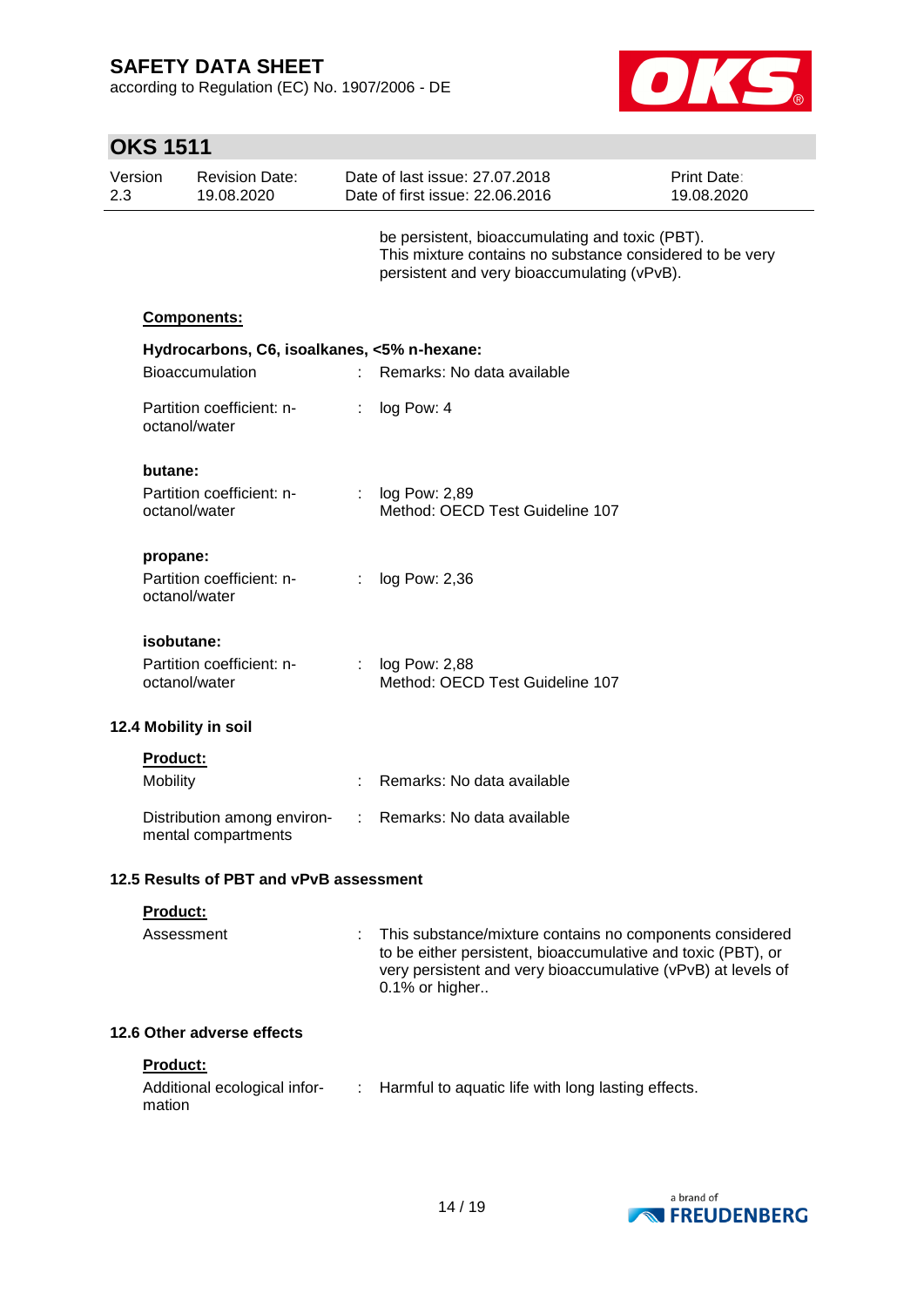according to Regulation (EC) No. 1907/2006 - DE



## **OKS 1511**

| Version | <b>Revision Date:</b> | Date of last issue: 27.07.2018  | <b>Print Date:</b> |
|---------|-----------------------|---------------------------------|--------------------|
| 2.3     | 19.08.2020            | Date of first issue: 22.06.2016 | 19.08.2020         |

### **SECTION 13: Disposal considerations**

| 13.1 Waste treatment methods |    |                                                                                                                                                                                                                     |
|------------------------------|----|---------------------------------------------------------------------------------------------------------------------------------------------------------------------------------------------------------------------|
| Product                      | t. | Do not dispose of with domestic refuse.<br>Dispose of as hazardous waste in compliance with local and<br>national regulations.                                                                                      |
|                              |    | Waste codes should be assigned by the user based on the<br>application for which the product was used.                                                                                                              |
| Contaminated packaging       | t. | Packaging that is not properly emptied must be disposed of as<br>the unused product.<br>Offer empty spray cans to an established disposal company.<br>Pressurized container: Do not pierce or burn, even after use. |
|                              |    | The following Waste Codes are only suggestions:                                                                                                                                                                     |
| Waste Code                   |    | unused product, packagings not completely emptied<br>16 05 04*, gases in pressure containers (including halons)<br>containing hazardous substances                                                                  |

### **SECTION 14: Transport information**

# **14.1 UN number ADR** : UN 1950 **IMDG** : UN 1950 **IATA** : UN 1950 **14.2 UN proper shipping name ADR** : AEROSOLS **IMDG** : AEROSOLS **IATA** : Aerosols, flammable **14.3 Transport hazard class(es) ADR** : 2 **IMDG** : 2.1 **IATA** : 2.1 **14.4 Packing group ADR**<br>Packing group : Not assigned by regulation Classification Code : 5F Labels : 2.1 Tunnel restriction code : (D)

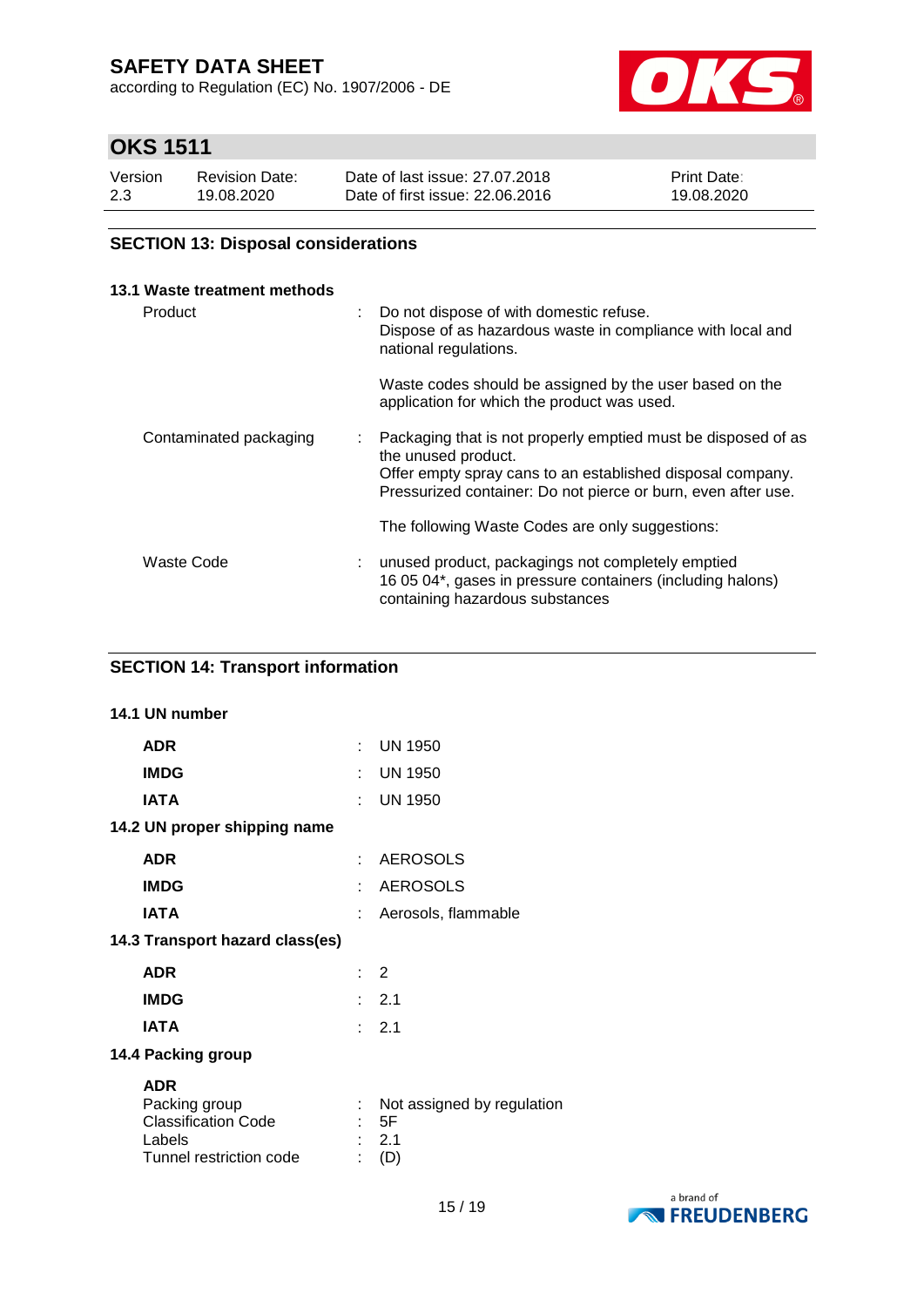according to Regulation (EC) No. 1907/2006 - DE



## **OKS 1511**

| Version<br>2.3        | <b>Revision Date:</b><br>19.08.2020                                      |   | Date of last issue: 27.07.2018<br>Date of first issue: 22.06.2016                                                                                                                                                                                                                                       | Print Date:<br>19.08.2020 |
|-----------------------|--------------------------------------------------------------------------|---|---------------------------------------------------------------------------------------------------------------------------------------------------------------------------------------------------------------------------------------------------------------------------------------------------------|---------------------------|
| <b>IMDG</b><br>Labels | Packing group<br>EmS Code                                                |   | Not assigned by regulation<br>2.1<br>F-D, S-U                                                                                                                                                                                                                                                           |                           |
| aircraft)             | <b>IATA (Cargo)</b><br>Packing instruction (cargo                        |   | 203                                                                                                                                                                                                                                                                                                     |                           |
| Labels                | Packing instruction (LQ)<br>Packing group                                |   | Y203<br>Not assigned by regulation<br><b>Flammable Gas</b>                                                                                                                                                                                                                                              |                           |
|                       | <b>IATA (Passenger)</b><br>Packing instruction (passen-<br>ger aircraft) | ÷ | 203                                                                                                                                                                                                                                                                                                     |                           |
| Labels                | Packing instruction (LQ)<br>Packing group                                |   | Y203<br>Not assigned by regulation<br>Flammable Gas                                                                                                                                                                                                                                                     |                           |
|                       | <b>14.5 Environmental hazards</b>                                        |   |                                                                                                                                                                                                                                                                                                         |                           |
| <b>ADR</b>            | Environmentally hazardous                                                |   | no                                                                                                                                                                                                                                                                                                      |                           |
| <b>IMDG</b>           | Marine pollutant                                                         |   | no                                                                                                                                                                                                                                                                                                      |                           |
|                       | <b>IATA (Passenger)</b><br>Environmentally hazardous                     |   | no                                                                                                                                                                                                                                                                                                      |                           |
|                       | <b>IATA (Cargo)</b><br>Environmentally hazardous                         |   | no                                                                                                                                                                                                                                                                                                      |                           |
|                       | 14.6 Special precautions for user                                        |   |                                                                                                                                                                                                                                                                                                         |                           |
|                       |                                                                          |   | The transport classification(s) provided herein are for informational purposes only, and solely<br>based upon the properties of the unpackaged material as it is described within this Safety Data<br>Sheet. Transportation classifications may vary by mode of transportation, package sizes, and var- |                           |

iations in regional or country regulations. **14.7 Transport in bulk according to Annex II of Marpol and the IBC Code**

|         |  |  |  | .                                       |
|---------|--|--|--|-----------------------------------------|
| Remarks |  |  |  | Not applicable for product as supplied. |

### **SECTION 15: Regulatory information**

#### **15.1 Safety, health and environmental regulations/legislation specific for the substance or mixture**

| REACH - Candidate List of Substances of Very High<br>Concern for Authorisation (Article 59). | This product does not contain sub-<br>stances of very high concern (Regu-<br>lation (EC) No 1907/2006 (REACH),<br>Article 57). |
|----------------------------------------------------------------------------------------------|--------------------------------------------------------------------------------------------------------------------------------|
| REACH - List of substances subject to authorisation<br>(Annex XIV)                           | Not applicable                                                                                                                 |
| Regulation (EC) No 1005/2009 on substances that de-                                          | Not applicable                                                                                                                 |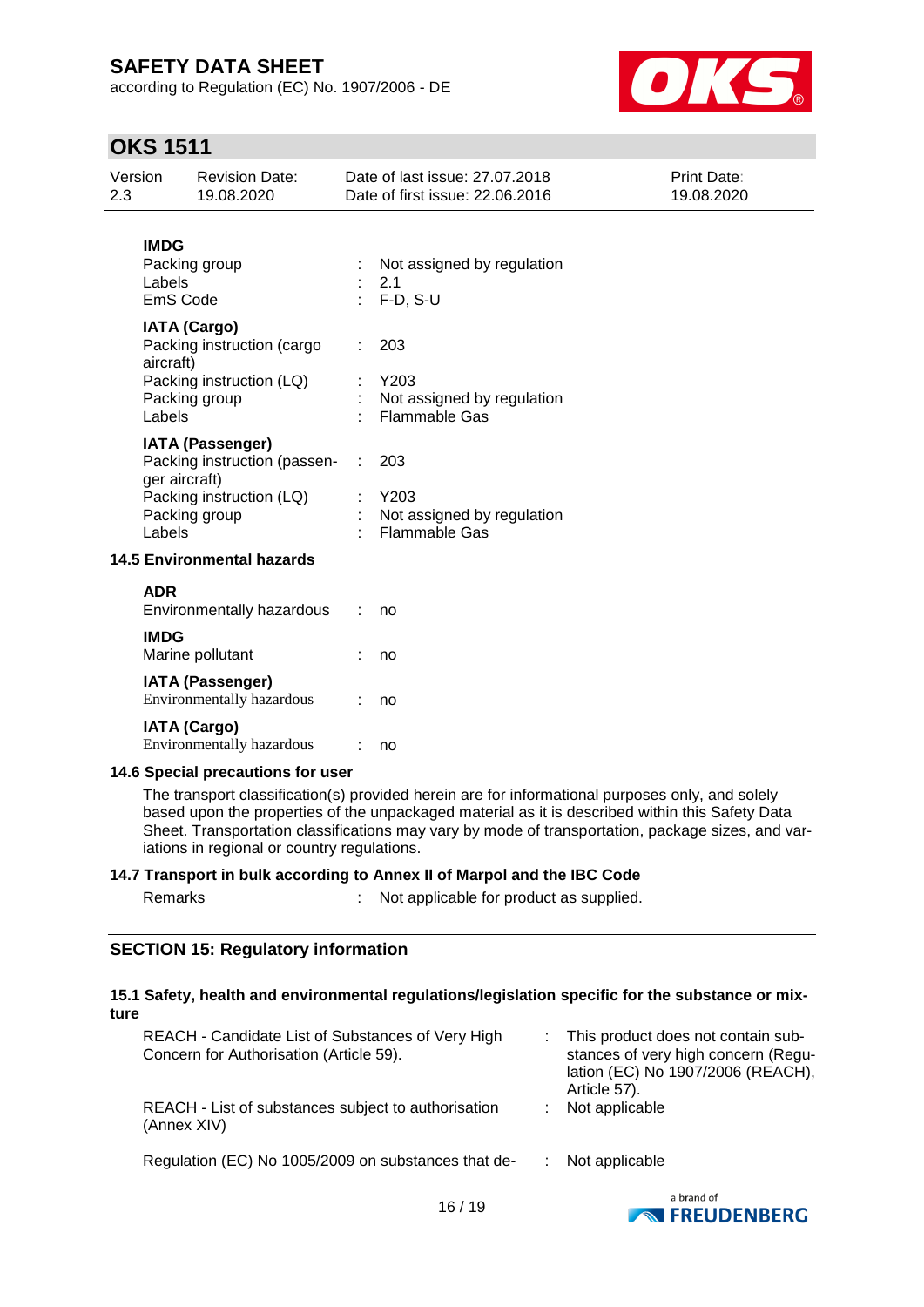according to Regulation (EC) No. 1907/2006 - DE



## **OKS 1511**

| Version<br>2.3  | <b>Revision Date:</b><br>19.08.2020                                                                                                                  | Date of last issue: 27.07.2018<br>Date of first issue: 22.06.2016                                                                                                                                        | Print Date:<br>19.08.2020 |
|-----------------|------------------------------------------------------------------------------------------------------------------------------------------------------|----------------------------------------------------------------------------------------------------------------------------------------------------------------------------------------------------------|---------------------------|
|                 | plete the ozone layer                                                                                                                                |                                                                                                                                                                                                          |                           |
|                 | Regulation (EU) 2019/1021 on persistent organic pollu-<br>tants (recast)                                                                             | Not applicable<br>$\sim 10$                                                                                                                                                                              |                           |
|                 | Regulation (EC) No 649/2012 of the European Parlia-<br>ment and the Council concerning the export and import<br>of dangerous chemicals               | Not applicable                                                                                                                                                                                           |                           |
|                 | REACH - Restrictions on the manufacture, placing on<br>the market and use of certain dangerous substances,<br>preparations and articles (Annex XVII) | Not applicable<br>÷.                                                                                                                                                                                     |                           |
| P <sub>2</sub>  |                                                                                                                                                      |                                                                                                                                                                                                          |                           |
| P <sub>3a</sub> | major-accident hazards involving dangerous substances.                                                                                               | Seveso III: Directive 2012/18/EU of the European Parliament and of the Council on the control of<br><b>FLAMMABLE AEROSOLS</b>                                                                            |                           |
| 18              |                                                                                                                                                      | Liquefied extremely flam-<br>mable gases (including<br>LPG) and natural gas                                                                                                                              |                           |
|                 | Water contaminating class<br>(Germany)                                                                                                               | : WGK 1 slightly hazardous to water<br>Classification according to AwSV, Annex 1 (5.2)                                                                                                                   |                           |
|                 | TA Luft List (Germany)                                                                                                                               | Total dust:<br>Not applicable<br>Inorganic substances in powdered form:<br>Not applicable<br>Inorganic substances in vapour or gaseous form:<br>Not applicable<br>Organic Substances:<br>others: 70,12 % |                           |
|                 |                                                                                                                                                      | Carcinogenic substances:<br>Not applicable<br>Mutagenic:<br>Not applicable<br>Toxic to reproduction:<br>Not applicable                                                                                   |                           |
|                 | Volatile organic compounds                                                                                                                           | Directive 2010/75/EU of 24 November 2010 on industrial<br>emissions (integrated pollution prevention and control)<br>Volatile organic compounds (VOC) content: 85,06 %                                   |                           |

#### **Other regulations:**

Take note of Directive 94/33/EC on the protection of young people at work or stricter national regulations, where applicable.

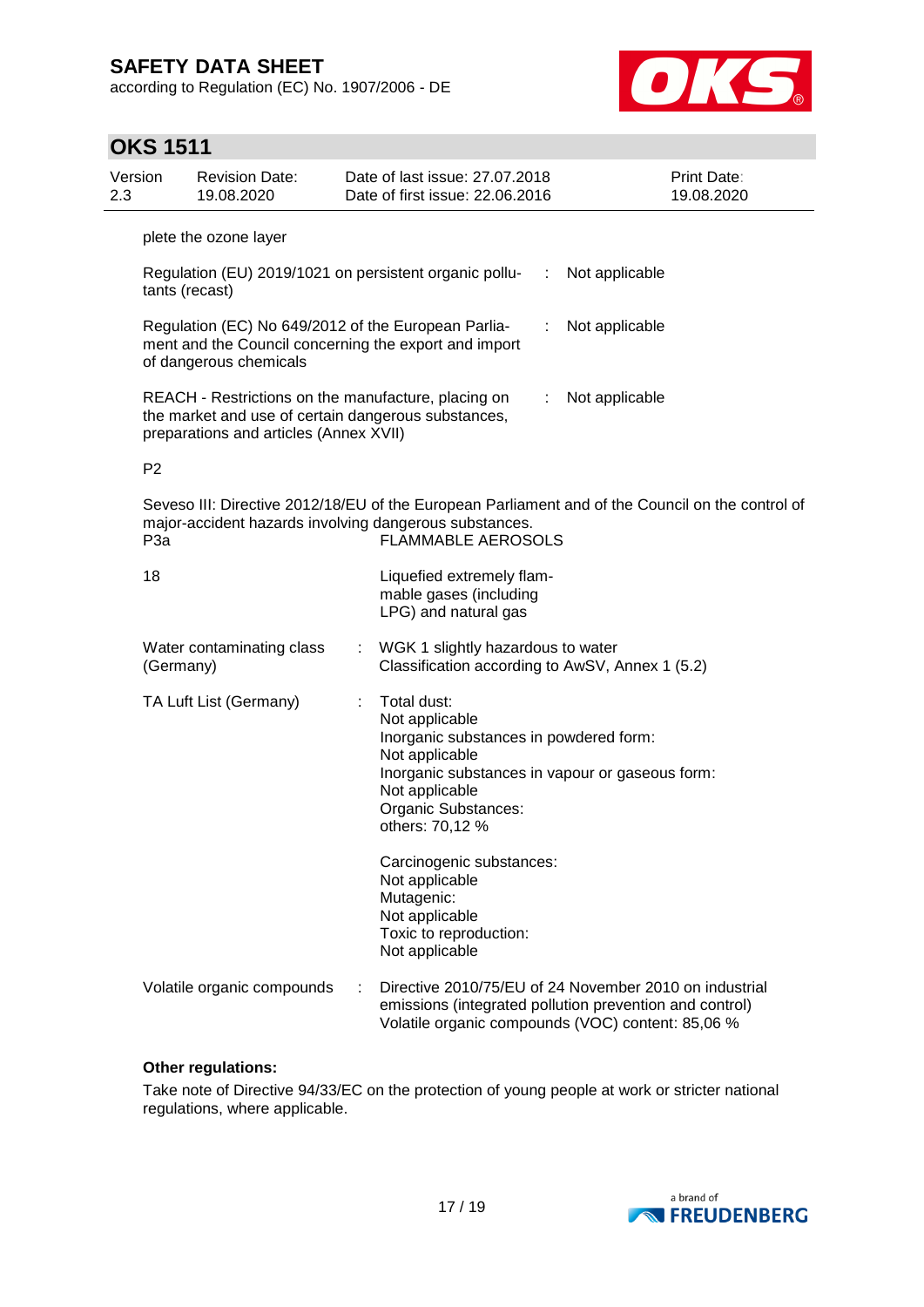according to Regulation (EC) No. 1907/2006 - DE



### **OKS 1511**

| Version | <b>Revision Date:</b> | Date of last issue: 27,07,2018  | <b>Print Date:</b> |
|---------|-----------------------|---------------------------------|--------------------|
| 2.3     | 19.08.2020            | Date of first issue: 22,06,2016 | 19.08.2020         |

#### **15.2 Chemical safety assessment**

This information is not available.

### **SECTION 16: Other information**

### **Full text of H-Statements** H220 : Extremely flammable gas. H225 : Highly flammable liquid and vapour.<br>H280 : Contains gas under pressure: may a Contains gas under pressure; may explode if heated. H304 : May be fatal if swallowed and enters airways. H315 : Causes skin irritation. H336 : May cause drowsiness or dizziness. H411 : Toxic to aquatic life with long lasting effects.

**Full text of other abbreviations**

| Note C               | Some organic substances may be marketed either in a specif-<br>ic isomeric form or as a mixture of several isomers. In this<br>case the supplier must state on the label whether the sub-<br>stance is a specific isomer or a mixture of isomers.                                                                                                                                                                                                                                                                                                          |
|----------------------|------------------------------------------------------------------------------------------------------------------------------------------------------------------------------------------------------------------------------------------------------------------------------------------------------------------------------------------------------------------------------------------------------------------------------------------------------------------------------------------------------------------------------------------------------------|
| Note $U$ (table 3.1) | : When put on the market gases have to be classified as "Gas-<br>es under pressure", in one of the groups compressed gas,<br>liquefied gas, refrigerated liquefied gas or dissolved gas. The<br>group depends on the physical state in which the gas is pack-<br>aged and therefore has to be assigned case by case. The<br>following codes are assigned: Press. Gas (Comp.) Press. Gas<br>(Liq.) Press. Gas (Ref. Liq.) Press. Gas (Diss.) Aerosols shall<br>not be classified as gases under pressure (See Annex I, Part<br>2, Section 2.3.2.1, Note 2). |
| DE TRGS 900          | Germany. TRGS 900 - Occupational exposure limit values.                                                                                                                                                                                                                                                                                                                                                                                                                                                                                                    |
| DE TRGS 900 / AGW    | <b>Time Weighted Average</b>                                                                                                                                                                                                                                                                                                                                                                                                                                                                                                                               |

ADN - European Agreement concerning the International Carriage of Dangerous Goods by Inland Waterways; ADR - European Agreement concerning the International Carriage of Dangerous Goods by Road; AICS - Australian Inventory of Chemical Substances; ASTM - American Society for the Testing of Materials; bw - Body weight; CLP - Classification Labelling Packaging Regulation; Regulation (EC) No 1272/2008; CMR - Carcinogen, Mutagen or Reproductive Toxicant; DIN - Standard of the German Institute for Standardisation; DSL - Domestic Substances List (Canada); ECHA - European Chemicals Agency; EC-Number - European Community number; ECx - Concentration associated with x% response; ELx - Loading rate associated with x% response; EmS - Emergency Schedule; ENCS - Existing and New Chemical Substances (Japan); ErCx - Concentration associated with x% growth rate response; GHS - Globally Harmonized System; GLP - Good Laboratory Practice; IARC - International Agency for Research on Cancer; IATA - International Air Transport Association; IBC - International Code for the Construction and Equipment of Ships carrying Dangerous Chemicals in Bulk; IC50 - Half maximal inhibitory concentration; ICAO - International Civil Aviation Organization; IECSC - Inventory of Existing Chemical Substances in China; IMDG - International Maritime Dangerous Goods; IMO - International Mari-